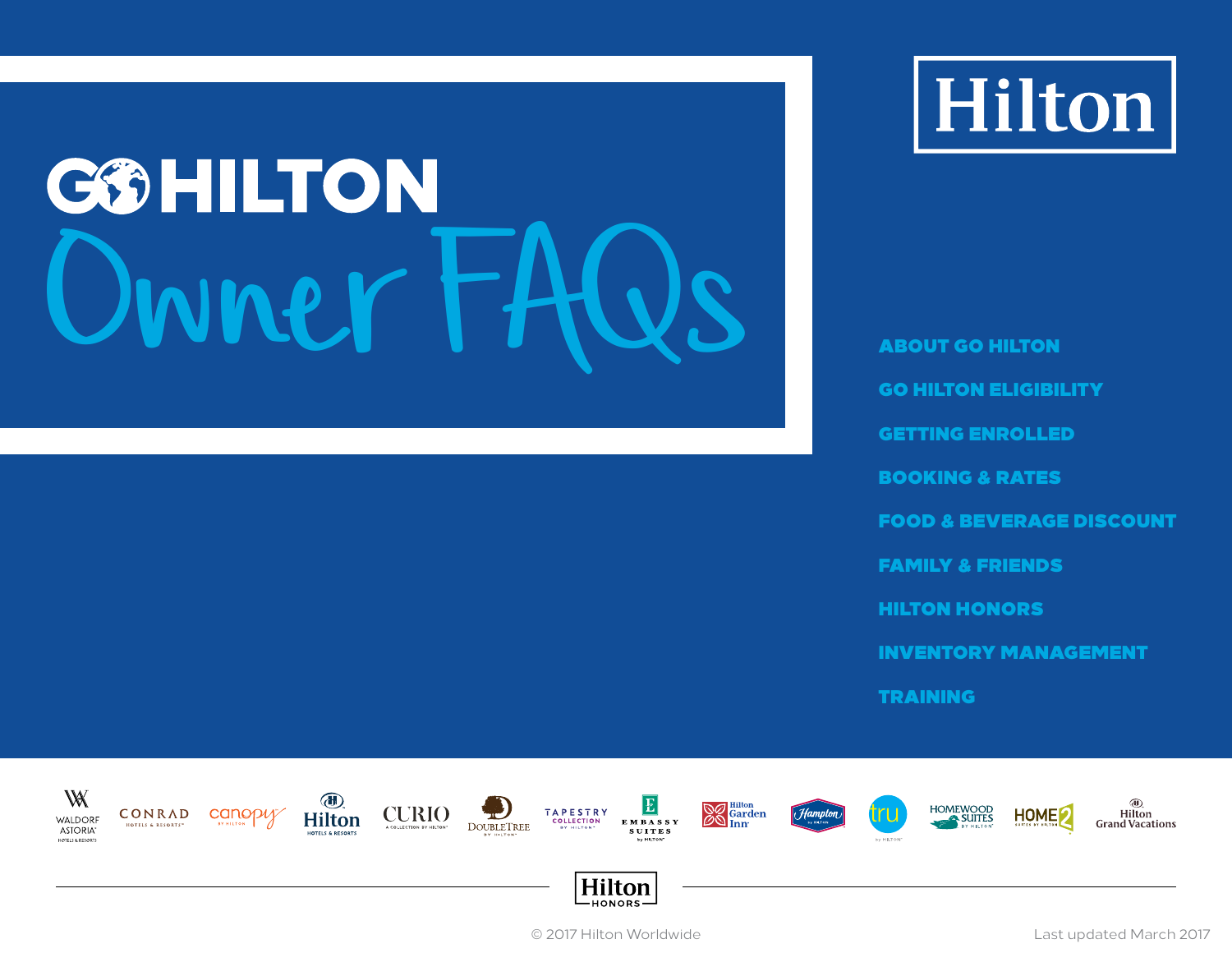$\mathcal A$  about go hilton go hilton eligibility and cetting enrolled [BOOKING & RATES](#page-4-0) [FOOD & BEVERAGE DISCOUNT](#page-11-0) [FAMILY & FRIENDS](#page-13-0) [HILTON HONORS](#page-16-0) [INVENTORY MANAGEMENT](#page-18-0) [TRAINING](#page-22-0)

# <span id="page-1-0"></span>ABOUT GO HILTON

### Q: What is Go Hilton and when will it launch?

A: Go Hilton is Hilton's's new global, system-wide Team Member Travel Program. The program includes the new Team Member Hilton Honors, Team Member Travel Program and Family & Friends Travel Program. As an Owner, you also have access to all Go Hilton benefits.

Owners can enroll in the program beginning November 16, 2015. Then, in Q2 2016, owners will be able to start booking Go Hilton rates.

This program is for leisure, non-business travel only. Visit *the Lobby > Team Members > All Team Members > Go Hilton Travel Program* to learn more about the program.

### Q: Will the new Go Hilton Team Member Travel Program replace the current Team Member, Family Travel and International Team Travel Programs?

A: Yes, Go Hilton Team Member Travel Program (Team Member Travel Program and Family & Friends Travel Program) will replace all current US and International Team Member and Family Travel Programs in Q2 2016. The new Go Hilton booking site, also launching in Q2 2016, will replace all existing booking sites.

### Q: Which properties are included in the Go Hilton Travel Program?

A: All Hilton brand hotels globally are included in the program. (Hilton Grand Vacation locations are timeshares, not hotels. Therefore, they are not included in the program.)

### Q: Does the 50-mile radius restriction still apply for team member travel?

A: No. This restriction no longer applies. However, team members may not use Go Hilton Team Member Travel Program rates at the hotel where they are regularly employed. A team member's approved family and friends may book Family & Friends rates at the hotel where the team member is regularly employed.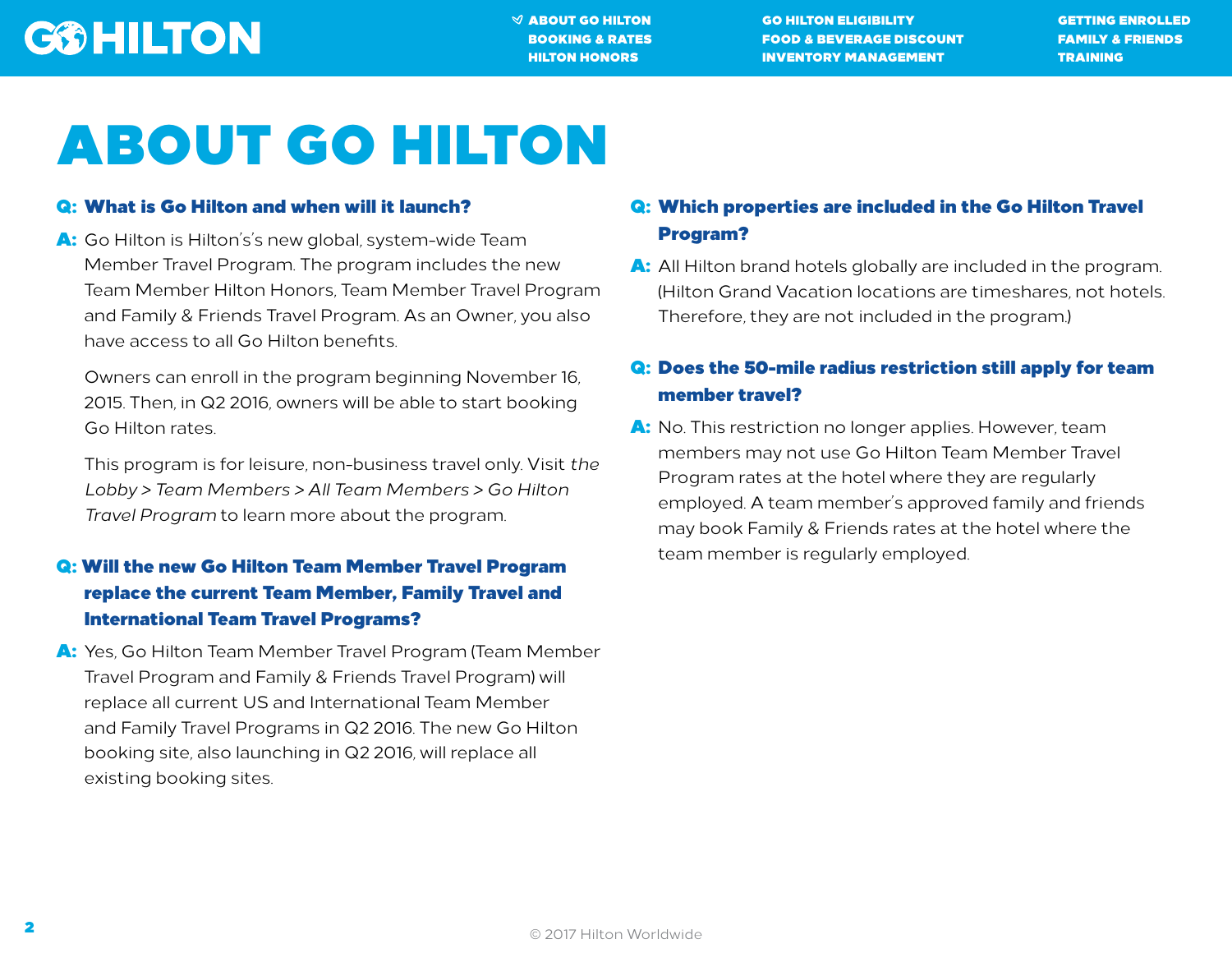[ABOUT GO HILTON](#page-1-0) [GO HILTON ELIGIBILITY](#page-2-0) [GETTING ENROLLED](#page-3-0) [BOOKING & RATES](#page-4-0) [FOOD & BEVERAGE DISCOUNT](#page-11-0) [FAMILY & FRIENDS](#page-13-0) [HILTON HONORS](#page-16-0) [INVENTORY MANAGEMENT](#page-18-0) [TRAINING](#page-22-0)

# <span id="page-2-0"></span>GO HILTON ELIGIBILITY

### Q: Who is eligible for the Go Hilton Team Member Travel Program?

- A: The following team members are eligible for the Go Hilton Team Member Travel Program:
	- All Owners Recognition Club members. To apply for membership, visit **[www.ownersaccess.com/](http://www.ownersaccess.com/membershipapplication) [membershipapplication](http://www.ownersaccess.com/membershipapplication)**.
	- Currently employed team members globally working at Hilton corporate offices and owned, managed and franchised hotels.
	- Currently employed business partners working at Hilton Reservations & Customer Care (HRCC) centers.

The following groups are NOT eligible participants, so they cannot access Team Member rates or F&B discounts. However, they would be eligible for Family & Friends rates if added as authorized users by an eligible participant:

- Family and friends, other
- Other contractors employed by Hilton and above/or the hotel, even if they have a Hilton e-mail address
- Above property franchisees (i.e. corporate office, management company, etc.) are not eligible for Team Member rates or Food & Beverage discounts

### Q: I am an executive for an institution that owns a Hilton property. Am I eligible?

A: You are eligible for the Go Hilton Team Member Travel Program if you are an Owners Recognition Club member. To apply for membership, visit **[www.ownersaccess.com/](http://www.ownersaccess.com/membershipapplication) [membershipapplication](http://www.ownersaccess.com/membershipapplication)**.

### Q: I represent a management company that works with several Hilton properties, but I don't work on-site at the property. Am I eligible?

A: You are eligible for the Go Hilton Team Member Travel Program if you are an executive of the management company of record and are an Owners Recognition Club member. To apply for membership, visit **[www.ownersaccess.](http://www.ownersaccess.com/membershipapplication) [com/membershipapplication](http://www.ownersaccess.com/membershipapplication)**.

### Q: I am an Owner's spouse. Am I eligible?

A: Spouses of owners may become eligible by applying for membership in the Owners Recognition Club at **[www.ownersaccess.com/membershipapplication](http://ownersservices.force.com/OwnersAccessApplication)**.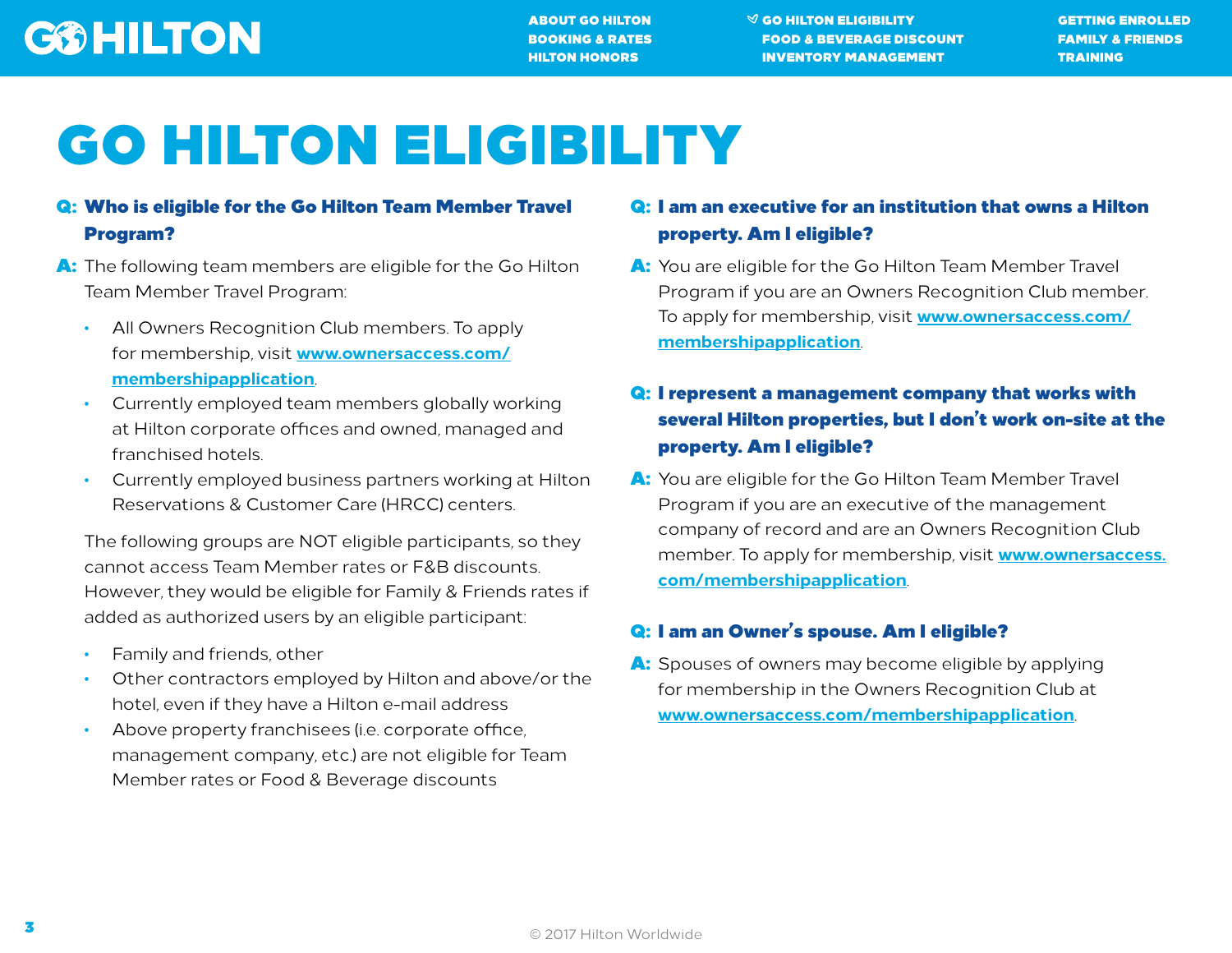[ABOUT GO HILTON](#page-1-0) [GO HILTON ELIGIBILITY](#page-2-0) [GETTING ENROLLED](#page-3-0) [BOOKING & RATES](#page-4-0) [FOOD & BEVERAGE DISCOUNT](#page-11-0) [FAMILY & FRIENDS](#page-13-0) **[HILTON HONORS](#page-16-0) [INVENTORY MANAGEMENT](#page-18-0) [TRAINING](#page-22-0)** 

# <span id="page-3-0"></span>GETTING ENROLLED

### Q: How do I get started?

- A: To get ready and start booking your discounted travel:
	- 1. Ensure that you have access to *the Lobby* (IDM profile). If you don't have access to *the Lobby* or can't remember your username and password, go to **[Id.hilton.com](https://id.hilton.com)** or **[lobby.hilton.com](https://lobby.hilton.com)** and click "New Users" or "Forgot Password."
	- 2. Once you have access to *the Lobby*, sign up for your Team Member benefits by accessing the Go Hilton Account Application *(the Lobby > My Applications > Go Hilton Account [TM Hilton Honors/TMTP])*.
	- **3.** Register your family and friends for the Family & Friends travel program.

### Q: When can I get started?

A: Owners can enroll in the program beginning November 16, 2015. Then, in Q2 2016, owners will be able to start booking Go Hilton rates.

### Q: Why is it important to require that all users have a Lobby ID (IDM profile)?

A: Requiring users to have a valid Lobby ID to access the Go Hilton Team Member Travel Program portal ensures that they are currently eligible to use this benefit. Once a team member is no longer employed at HWW corporate or a property, his/her Lobby ID will be terminated and he/she will no longer have access to the Go Hilton Team Member Travel Program. This is an important security measure to protect the inventory at your hotel(s). As a result of this validation process, Passports will no longer be required.

### Q: If my Lobby ID password expires, will I still be able to access the Go Hilton Account application or the Go Hilton Team Member Travel Booking site (when it launches in first quarter 2016)?

A: Lobby ID passwords expire every 90 days. If your Lobby ID password expires, you will still be able to access the Go Hilton booking site because you use your Team Member Hilton Honors information to sign in there. However, you would need to reset your Lobby ID password to access the Go Hilton Account application in the Lobby to manage your Family and Friends list. If you have forgotten your password, click the "Forgot Password?" link on the Lobby log in page and follow the steps to reset your password.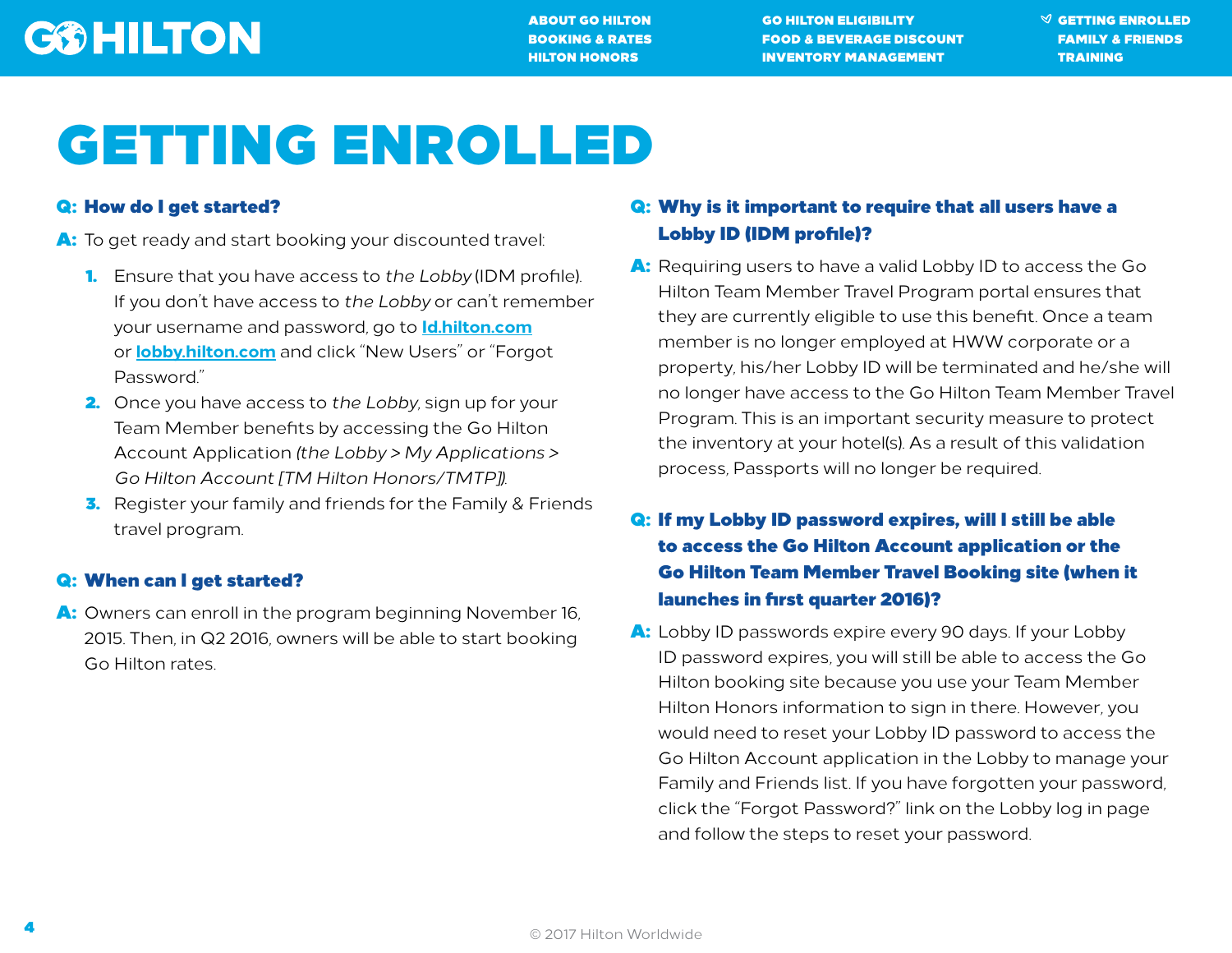[ABOUT GO HILTON](#page-1-0) [GO HILTON ELIGIBILITY](#page-2-0) [GETTING ENROLLED](#page-3-0)  $\heartsuit$  booking & rates food & beverage discount family & Friends [HILTON HONORS](#page-16-0) [INVENTORY MANAGEMENT](#page-18-0) [TRAINING](#page-22-0)

# <span id="page-4-0"></span>BOOKING & RATES

### Q: Which discounted rates are Owners eligible to use?

A: As an Owners Recognition Club member:

- You are eligible for Go Hilton Team Member travel and Family & Friends discounted rates.
- Your family and friends are eligible for Go Hilton Family & Friends discounted rates.
- If you are an Owners Access or Owners Diamond member, you are also eligible for the Owners Rate (25% off BAR, available at every hotel globally until hotel is sold out).

The Team Member and Owners Rate also include 50% off food and beverage at restaurants owned and operated by the hotel.

### Q: What are the Go Hilton Team Member discounted rates per night per room (in US dollars)?

A: The standard Go Hilton Team Member travel rates are:

- \$35 (Hilton Garden Inn, Hampton, Tru, Homewood Suites and Home2 Suites)
- \$45 (Hilton, Tapestry, Doubletree and Embassy Suites)
- \$55 (Canopy and Curio)
- \$75 (Waldorf Astoria and Conrad)

*(Some market exceptions apply)*

These rates do not include taxes, but any applicable resort fees are waived. In non-US locations, the rate may include breakfast (please confirm with the hotel when booking).

Please note: Team Member rates may be higher for certain hotels in markets with above average operating costs or where necessary based on local tax regulations.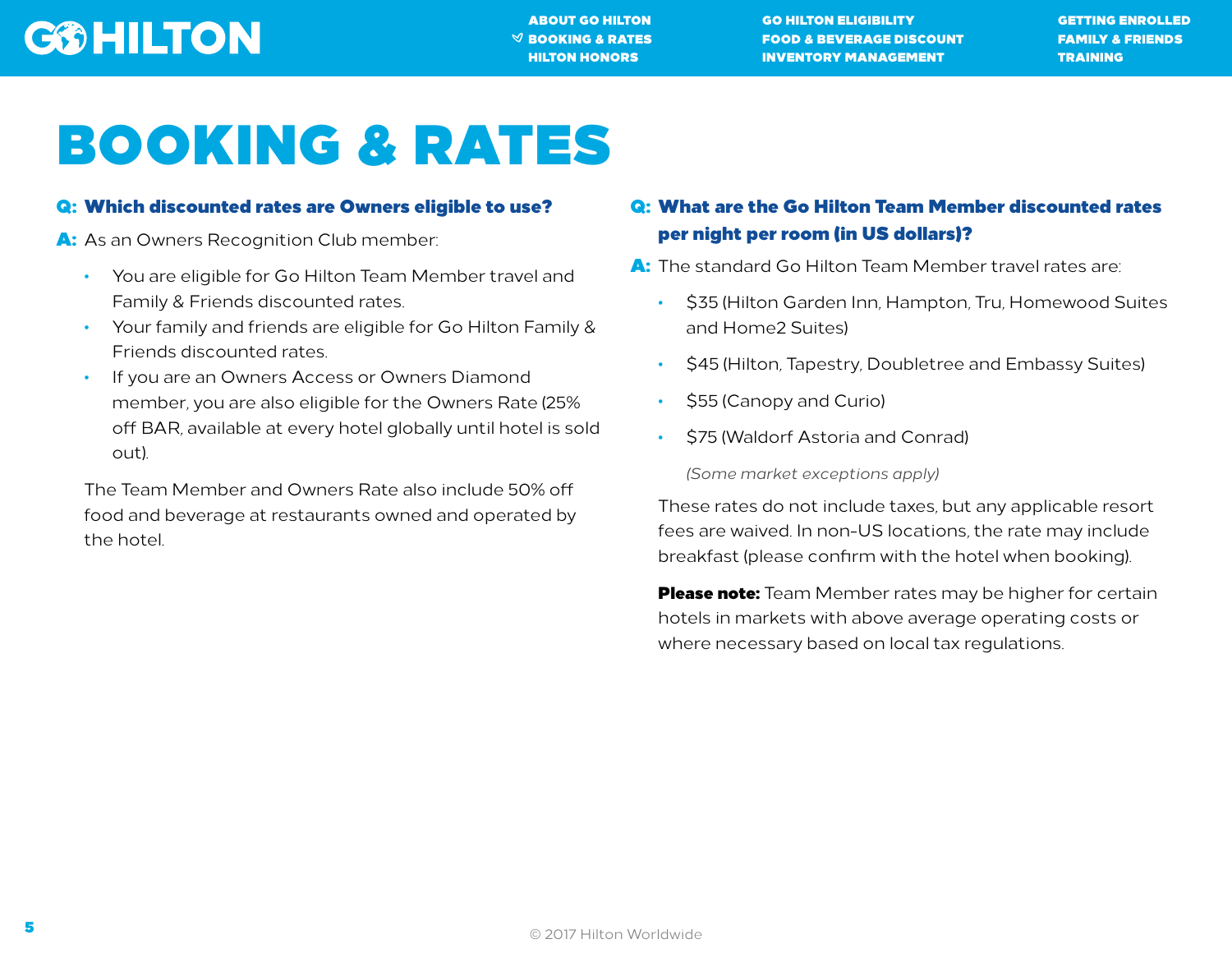[ABOUT GO HILTON](#page-1-0) [GO HILTON ELIGIBILITY](#page-2-0) [GETTING ENROLLED](#page-3-0)  $\heartsuit$  booking & rates food & beverage discount family & Friends **[HILTON HONORS](#page-16-0) [INVENTORY MANAGEMENT](#page-18-0) [TRAINING](#page-22-0)** 

### Q: What is the Family & Friends discounted rate per night per room?

A: The Family & Friends travel rate is 50% off the Best Available Rate (BAR). BAR is the lowest advertised rate that is subject to the hotel's standard cancellation policy (called "Easy Cancellation").

**Please note:** The Family & Friends rate may be higher than 50% off BAR in certain locations based on local tax regulations.

#### Q: Can Go Hilton rates be used for business travel?

A: No. They can be used only for leisure travel.

#### Q: Are there blackout dates?

A: There are no blackout dates as the standard, but some exceptions may apply. Go Hilton rates are available at all hotels globally until a hotel is forecasted at 90% occupancy.

#### Q: How do I make, change or cancel Go Hilton reservations?

A: You can manage your reservations online at **[www.hilton.com/go](http://www.hilton.com/go)**.

All reservations and modifications made by your approved family and friends must be made online at **[www.hilton.com/go](http://www.hilton.com/go)**.

### Q: Are there any tips for adding or removing nights for an existing reservation online?

A: If you would like to add or remove nights from an existing reservation, the reservation system views it as cancelling the entire existing reservation and booking an entirely new reservation, not just changing nights one way or the other. So, if there is no availability for all the nights in the modified reservation you are trying to make, it is possible trying to add or remove nights could lead to "losing" the original nights. For adding nights, first see if you can make an entirely new reservation for all the nights you need. If that works, then keep that new reservation and cancel your original one. However, if that does not work, it may be best to keep your original reservation and try to add a separate new reservation for just the number of nights you would like to add. In that case, when you arrive at the hotel, the front desk can assist with putting the two reservations together for your stay. If you would like to remove nights from your existing reservation, it may be best to first see if you can just make an entirely new and separate reservation for the new, lesser number of nights you want. If you can do that, you can then just go back and cancel the original reservation. These tips will help ensure you do not "lose" the nights in your original reservation when you want to make changes to them.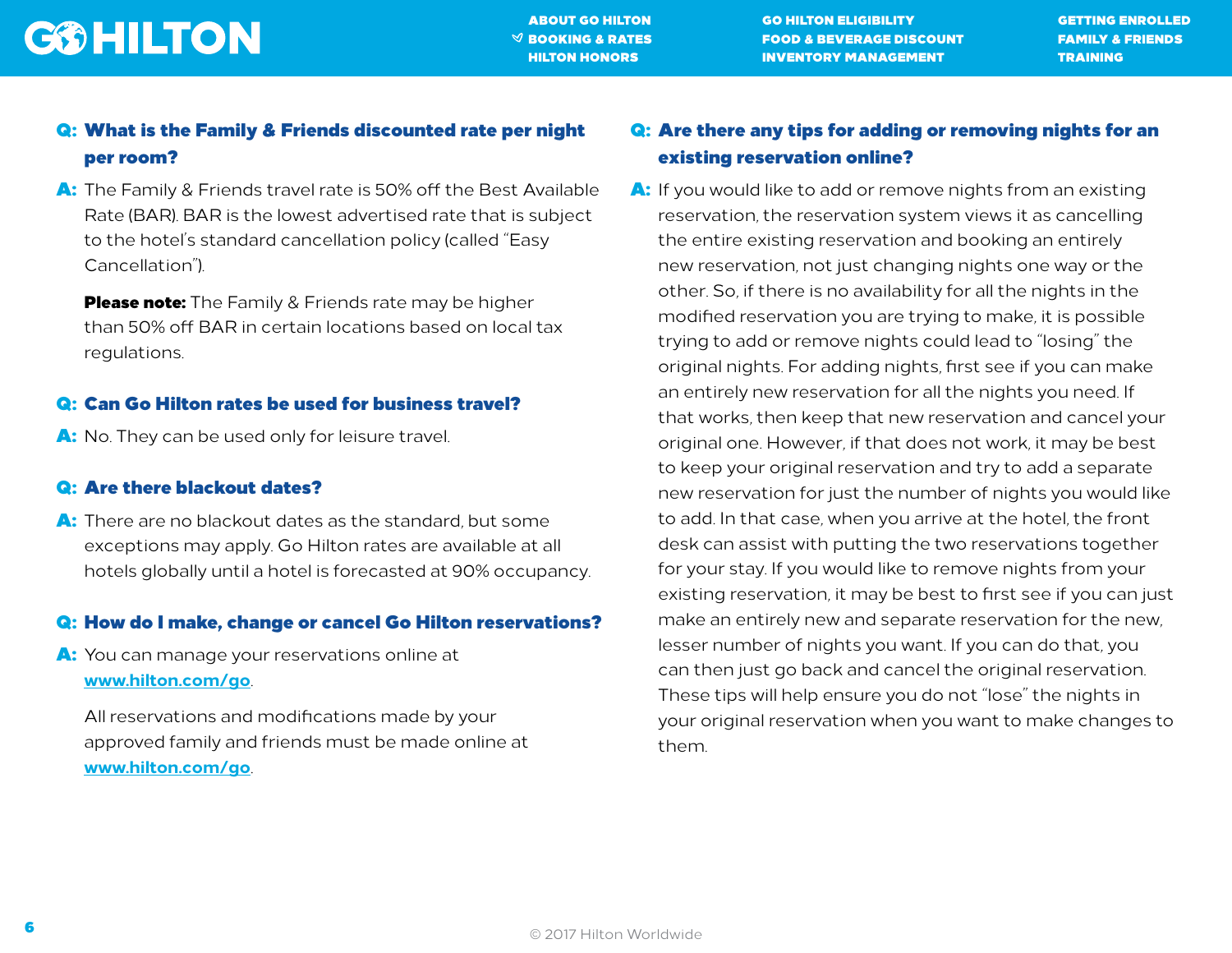

### Q: I am an Owners Access member. Can the Owners Access concierges still book my travel?

A: The Owners Access concierges are always available to assist you at your request.

### Q: Can my GM still book Team Member travel rates for me when I am traveling?

A: All Team Member reservations must be booked by you online via the new portal that will be released in 2016. This important security measure is in place to protect the inventory at your hotel(s).

### Q: How many Team Member and/or Family & Friends room nights can I use each calendar year?

- A: A calendar year is defined as the time period between January 1 and December 31 (this period is consistent regardless of when you join the Go Hilton Team Member Travel Program). Each eligible participant is allowed to book the following:
	- 30 Team Member Rate Nights
	- 30 Family & Friends Rate Nights\*

\*The Family & Friends rate nights used by your Family & Friends will count against your Family & Friends total.

### Q: How do I track my usage of my Team Member room nights?

A: Rooms that you have used are tracked on your Hilton Honors account. Log into your account at **[www.hiltonhonors.com](http://www.hiltonhonors.com)** and look at Reservations and Past Stays under the My Stays category. If you are an Owners Access member, the Owners Access concierge can also look up your Go Hilton room stays.

#### Q: How far in advance can I book Go Hilton reservations?

A: You may make reservations up to one year in advance. If booking far in advance, it is a good idea to check on your reservations regularly, as additional available rooms may be added.

### Q: How many rooms and nights can I book for each hotel stay?

- A: Based on availability, you may reserve up to:
	- Two Team Member rate rooms and up to two Family & Friends rate rooms, for a total of up to four rooms per hotel stay.
	- Seven consecutive nights at a Team Member rate and up to seven consecutive nights at Family & Friends rates, for up to fourteen consecutive nights total.

**Please note:** You cannot book discounted Team Member or Family & Friends rate rooms at different hotels for the same stay dates.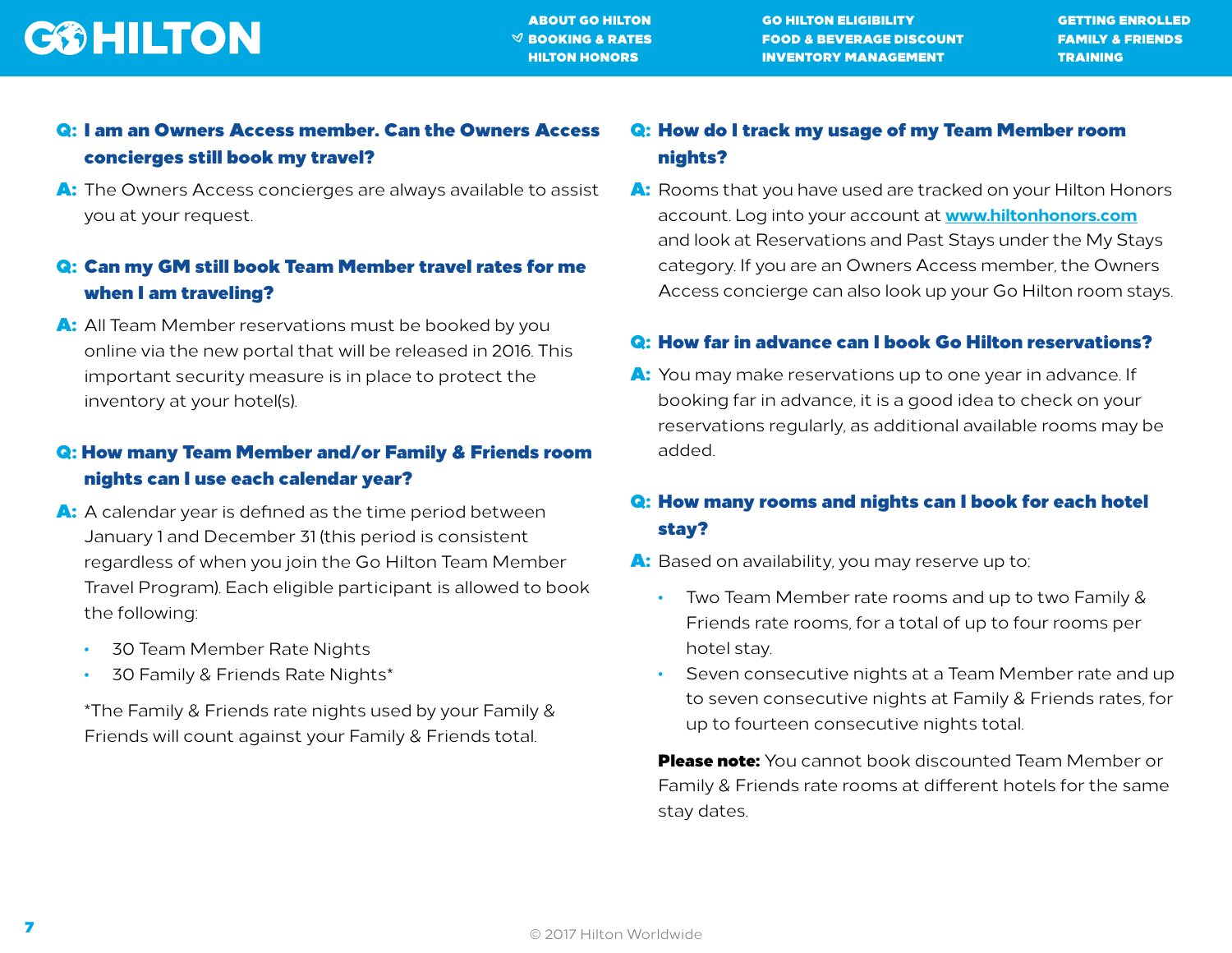

[ABOUT GO HILTON](#page-1-0) [GO HILTON ELIGIBILITY](#page-2-0) [GETTING ENROLLED](#page-3-0)  $\heartsuit$  booking & rates food & beverage discount family & Friends **[HILTON HONORS](#page-16-0) [INVENTORY MANAGEMENT](#page-18-0) [TRAINING](#page-22-0)** 

### Q: Can I roll over my unused Team Member and Family & Friends room nights to the next calendar year?

A: No. Your maximum number of room nights will reset each calendar year.

### Q: Can I transfer my Team Member or Owners Rate reservations to a family or friend?

A: No. You are the only one that can book Team Member and Owners Rate discounted room rates, and you must be present at the hotel.

Approved family and friends can book the Family & Friends rate and do not need you with them at check-in.

### Q: Will reservations and rates made under the original Team Member and Family Travel Programs be honored after the new Go Hilton Team Member and Family & Friends Travel Programs launch in first quarter 2016?

A: Yes, reservations and rates made under the current programs will be honored after the new Go Hilton travel programs launch in first quarter 2016, including for any rooms that were expected to be complimentary. When the new programs launch, you are welcome to reassess your plans based on the new programs' room availability and rates. For example, you could cancel your "old" reservations and make new ones under the new programs if that better serves your needs, or you could simply keep your "old" reservations if that is best for you.

### Q: What happens if I arrive at the hotel to check in, but the hotel is overbooked?

A: Occasionally, a hotel may find itself in an overbooked situation. Go Hilton reservations are to be honored as any other reservation. Walk policy rules apply the same as with any other reservation type, so the hotel should find comparable accommodations for the guest in such situations.

### Q: Am I eligible for room upgrades when using Go Hilton travel rates?

A: Availability of room upgrades is subject to the property. Team Member and Family & Friends rates are guaranteed for standard rooms only. As a Hilton Honors member, you might be eligible for room upgrades based on your tier status and hotel availability.

### Q: Does the Go Hilton booking application allow me to search for all room discounts available in one location?

A: Yes. For your convenience, the reservation site will allow you to view Team Member, Family & Friends, Owners Rate if applicable and BAR rates, as well as flexible date options.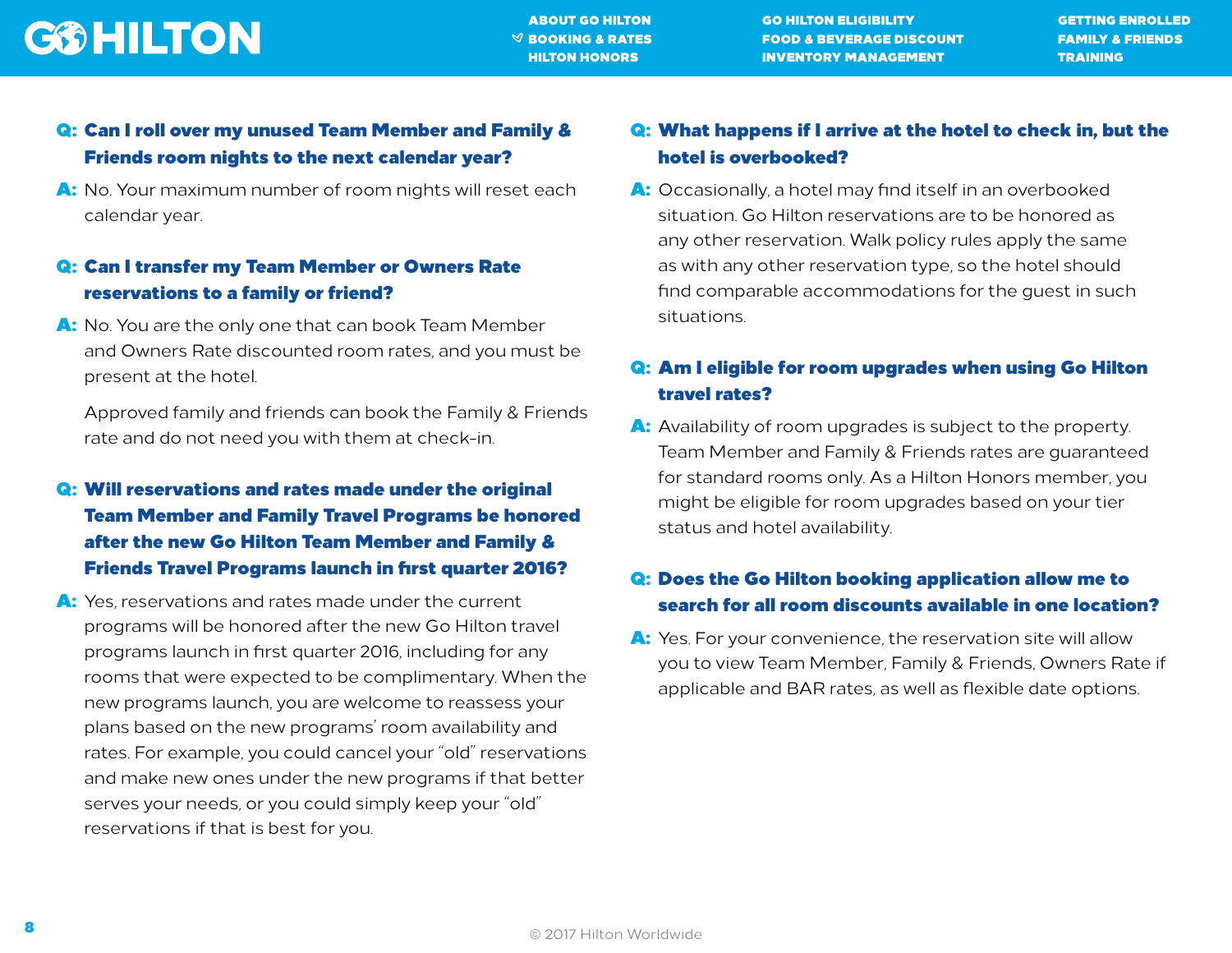[ABOUT GO HILTON](#page-1-0) [GO HILTON ELIGIBILITY](#page-2-0) [GETTING ENROLLED](#page-3-0)  $\heartsuit$  booking & rates food & beverage discount family & Friends [HILTON HONORS](#page-16-0) [INVENTORY MANAGEMENT](#page-18-0) [TRAINING](#page-22-0)

### Q: If my Lobby ID password expires, will I still be able to access the Go Hilton Account application or the Go Hilton Team Member Travel Booking site (when it launches in first quarter 2016)?

A: Lobby ID passwords expire every 90 days. If you do not reset your password, you will still be able to access the Go Hilton Team Member Travel Booking site, but you will not be able to access the Go Hilton Account application in the Lobby. You will need to reset your Lobby ID password to access the Go Hilton Account application to manage your Family & Friends lists. If you have forgotten your password, click the "Forgot Password?" link on the Lobby login page and follow the steps to reset your password.

### Q: I've been trying to book Team Member and Family & Friends discounted rates at a particular hotel or in a particular city, but the rate is not available. Is there something wrong with the system?

A: Not all hotels are available all the time, especially in popular markets and/or during peak travel times. For example, hotels in major tourist and business centers, such as New York City and London, or in popular vacation destinations, often have very high occupancy or are sold out.

### Q: What can I do to increase success if I'm having trouble finding available Team Member or Family & Friends rates?

A: Try searching for stay days in the middle of the week instead of weekends, or search for days outside peak travel seasons. Also, check back frequently as a hotel's occupancy can change. For example, if a hotel had some cancellations, more discounted rooms could become available.

### Q: I booked a Team Member or Family & Friends rate at a hotel that has now left the Hilton system before my stay. Will the hotel still honor the rates for my stay?

A: No. If the hotel has left the Hilton system, they are under no obligation to still offer the Go Hilton rate.

### Q: I am trying to book a room at a particular hotel, and the Team Member rate is different than the set prices. Why?

A: While there are few exceptions to the standard rates, some hotels with costs and/or taxes that exceed the applicable Team Member rate may be qualified to increase their Team Member rate.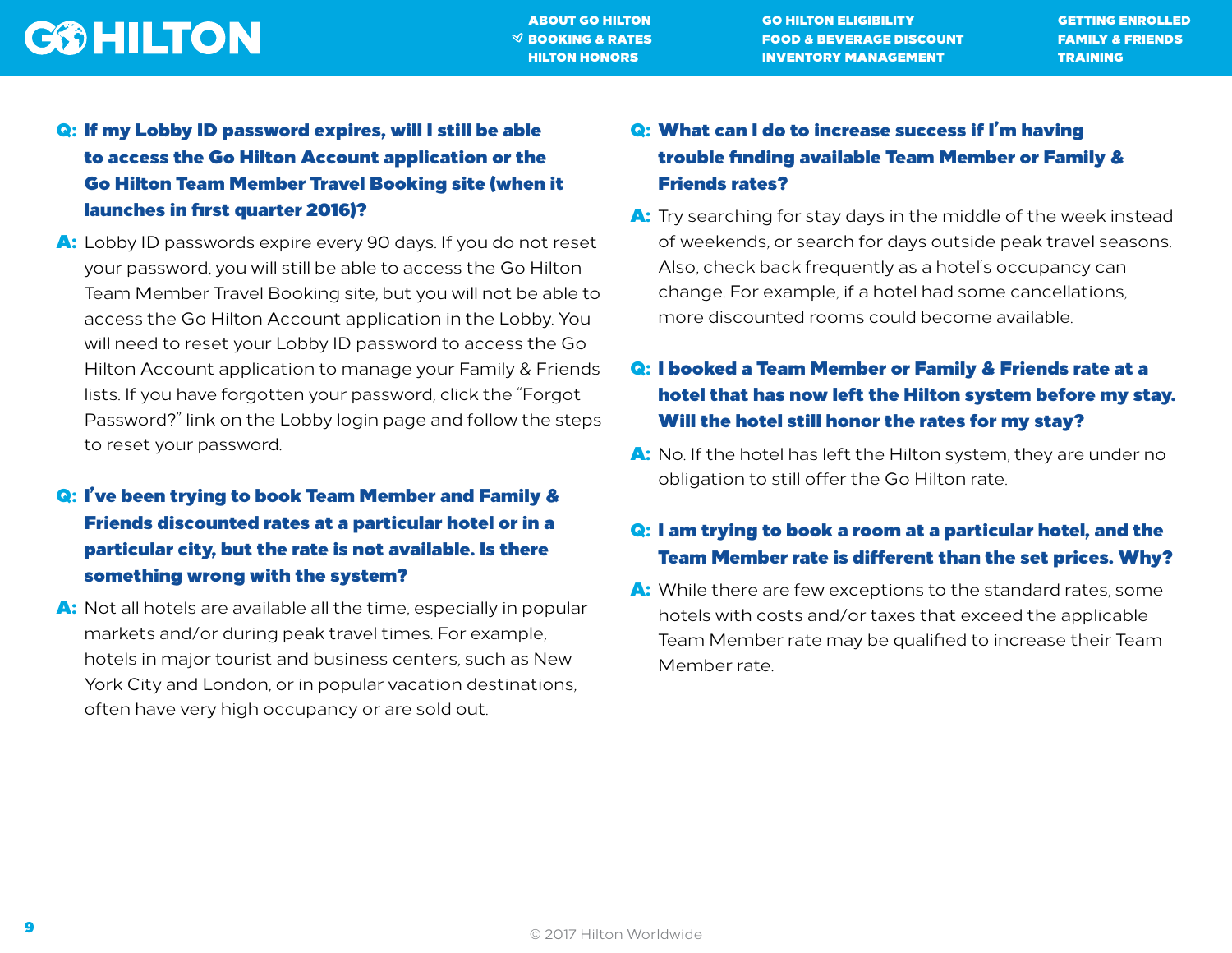

### Q: Do I earn Hilton Honors points and stay credit for reservations booked under Team Member or Family & Friends rates?

A: You will earn Hilton Honors Points for reservations booked under Team Member travel rates. Your family and friends will earn Hilton Honors Points when they book under Family & Friends travel rates.

**Please note:** Points will be awarded for both the room rate and any incidentals, excluding incidental charges at Hampton, Homewood and Home2 Suites. Stay credit will also be granted toward the next Hilton Honors tier status.

### Q: Will I be able to book reservations on my tablet or mobile device?

A: Yes, but for the initial launch, the Go Hilton booking site may not be optimized for mobile devices. The target is to offer a mobile-optimized version of the booking site later in 2016 after the new program launches.

### Q: Why can't I access the Owners booking portal (Owners. HiltonWorldwide.com)?

A: As all applicable discounted reservations can now be booked online at **[www.hilton.com/go](http://www.hilton.com/go)**, the Owners booking portal is no longer a valid URL.

### Q: Can I book a Team Member or Family & Friends reservation at a Hilton Grand Vacation (HGV) property?

A: No. HGV properties are timeshares and are not included in the Go Hilton Travel Program.

### Q: Can I reduce my Go Hilton rate with a coupon/discount I have?

A: Team Member and Family & Friends rates are not subject to additional discounts.

### Q: I am an Owners Diamond member. Can I still use the Owners Diamond desk to book Go Hilton Team Member Travel Program rates?

A: All reservations, modifications and cancellations can only be done online at **[www.hilton.com/go](http://www.hilton.com/go)**.

#### Q: Will my reservations be cancelled when I leave Hilton?

A: Only your outstanding Team Member rate reservations will be cancelled. Outstanding Family & Friends rate reservations booked by either you or your family and friends will continue to be honored.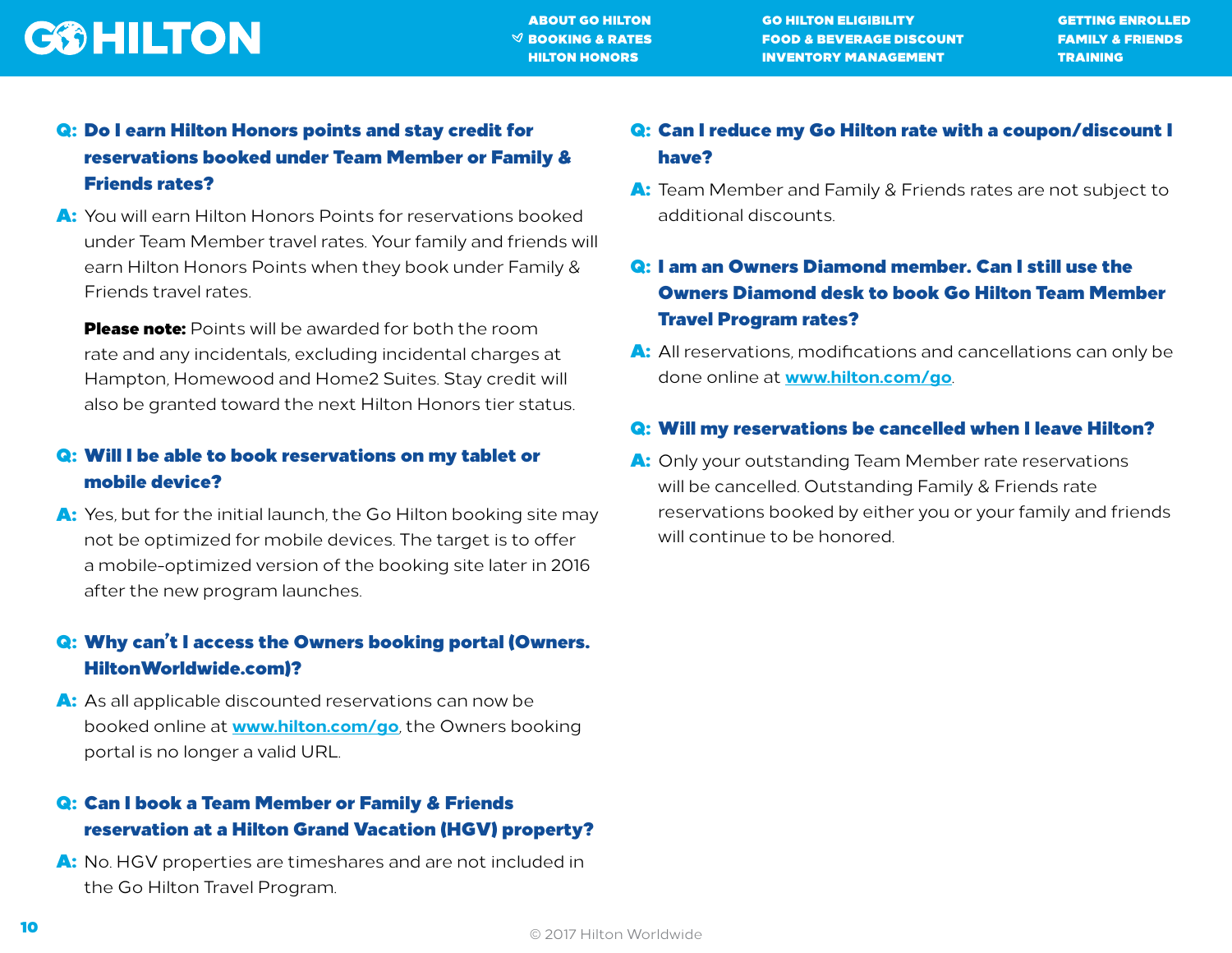[ABOUT GO HILTON](#page-1-0) [GO HILTON ELIGIBILITY](#page-2-0) [GETTING ENROLLED](#page-3-0)  $\heartsuit$  booking & rates food & beverage discount family & Friends **[HILTON HONORS](#page-16-0) [INVENTORY MANAGEMENT](#page-18-0) [TRAINING](#page-22-0)** 

### Q: How many reservations could I have for Go Hilton Team Member and Family & Friends rates across two calendar years?

A: Since you can book up to one year in advance and across calendar years, you could technically have reservations for a total of 60 Team Member room nights and 60 Family & Friends room nights, for a total of 120 room nights between the two programs across two calendar years. For example, based on availability, you could have 30 Team Member room nights and 30 Family & Friends room nights booked between July 1 and December 31 for one calendar year (assuming you had no reservations from January 1 to June 30 of that year). You could also, based on availability, have 30 Team Member room nights and 30 Family & Friends room nights booked between January 1 and June 30 of the following calendar year. Thus, you could technically have a total of 120 room nights across both programs and across two calendar years. However, you would always be limited to no more than 30 Team Member room nights and 30 Family & Friends room nights per calendar year. In the example above, you would have used up all of your room nights for the following calendar year by June 30, so no more room nights would be available to you for that year.

#### Q: How does Go Hilton define a calendar year?

A: A calendar year is defined as the time period between January 1 and December 31 each year.

### Q: Will my unused discounted room nights roll over to the next calendar year?

A: No. Your maximum number of room nights will reset each calendar year. Unused nights do not roll over to the next calendar year.

### Q: Why is there a limit on the number of room nights?

A: We would like to maintain fairness in the distribution and availability of discounted rooms. By ensuring everyone has access to the same maximum number, we provide the opportunity for all our Eligible Participants to find available rooms and to be able to share discounts with authorized family and friends.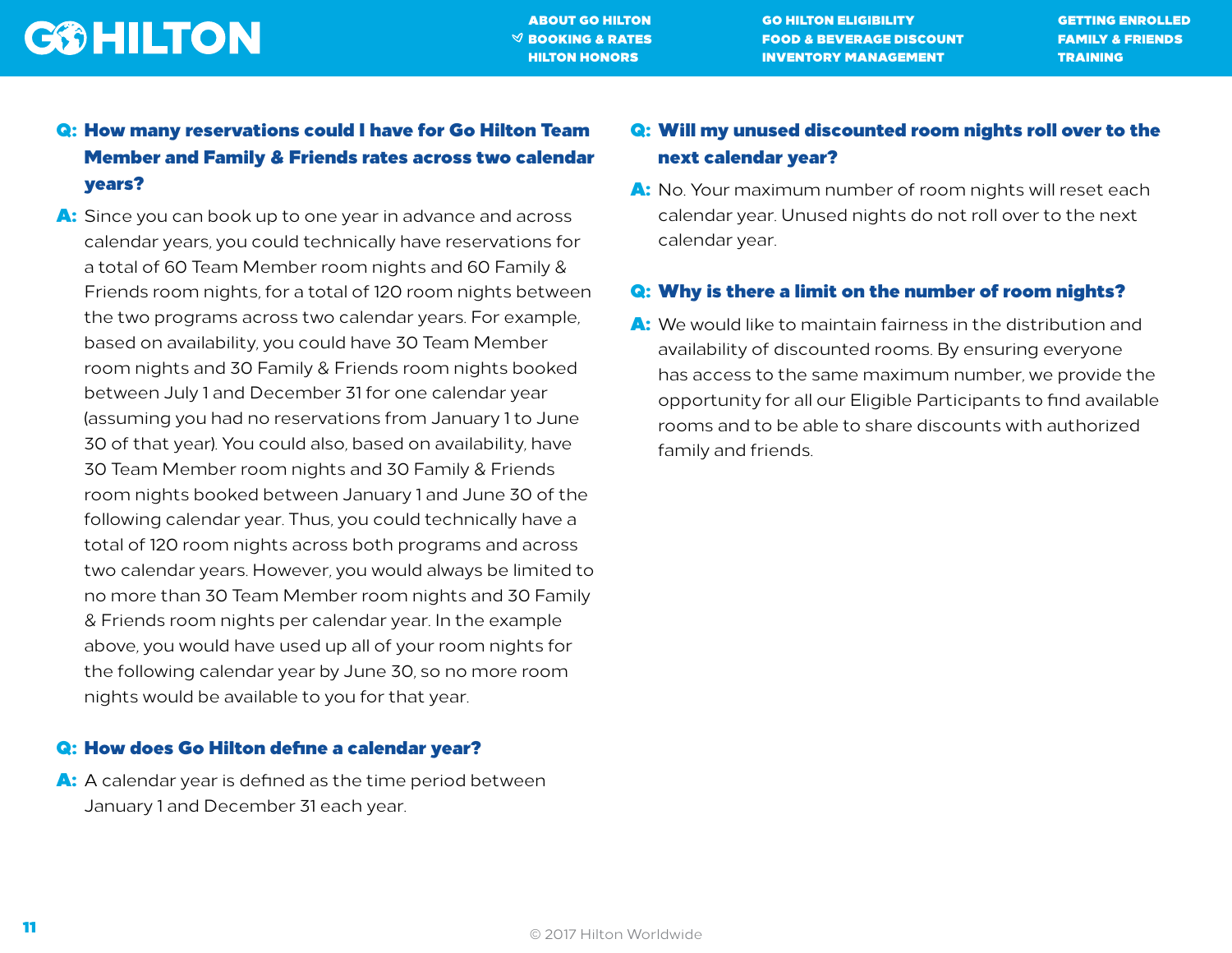[ABOUT GO HILTON](#page-1-0) [GO HILTON ELIGIBILITY](#page-2-0) [GETTING ENROLLED](#page-3-0) [BOOKING & RATES](#page-4-0)  $\blacksquare$   $\blacksquare$  [FOOD & BEVERAGE DISCOUNT](#page-11-0) [FAMILY & FRIENDS](#page-13-0) **[HILTON HONORS](#page-16-0) [INVENTORY MANAGEMENT](#page-18-0) [TRAINING](#page-22-0)** 

# <span id="page-11-0"></span>FOOD & BEVERAGE DISCOUNT

### Q: What is the Food & Beverage (F&B) discount and where can I get it?

A: The F&B discount is 50% off food and beverages in participating restaurant outlets. operated by the hotel only if the Eligible Participant is present and staying at the hotel using Team Member or Family & Friends rates. In the US, the discount will not be applied to alcohol, mini-bars, or room service purchases. For international properties outside the United States, the discount will not apply for mini-bars and room service, but may apply to alcohol if that is the current practice. The discount applies to owned, managed, and franchised hotels, but only when the restaurant outlet is under the same management as the hotel (i.e., does not include leased, third party restaurants). This discount is for outlets that serve hot food prepared on premises, which includes table-service restaurants and "grab and go" outlets. The discount cannot be used at gift shops, snack or pantry shops or retail outlets. We encourage you to reach out to the hotel beforehand to confirm the restaurants/ outlets offering the F&B discount and what is included in the discount. Please note the F&B discount in Australia and New Zealand is 25% due to national taxation and employee benefits legislation and laws.

### Q: Who is not eligible to receive the Go Hilton Team Member Travel Program food and beverage (F&B) discount?

- A: The following parties are not eligible for the F&B discount:
	- Family and friends traveling under the Family & Friends rate.
	- Those who are booked under a BAR rate, traveling for business or are booked under any rate other than Team Member rate or Owners Rate.
	- Walk-ins who have not officially booked under a Team Member rate or Owners Rate via the Go Hilton booking portal.

### Q: If my family and friends book a Family & Friends rate reservation, will they be able to get the F&B discount?

A: No, family and friends will not be able to receive the F&B discount on their own. If they are dining with an Eligible Participant who is staying at the hotel on a Team Member or Family & Friends rate, then the family/friend could be included in the Eligible Participant's party if the Eligible Participant is seeking the F&B discount.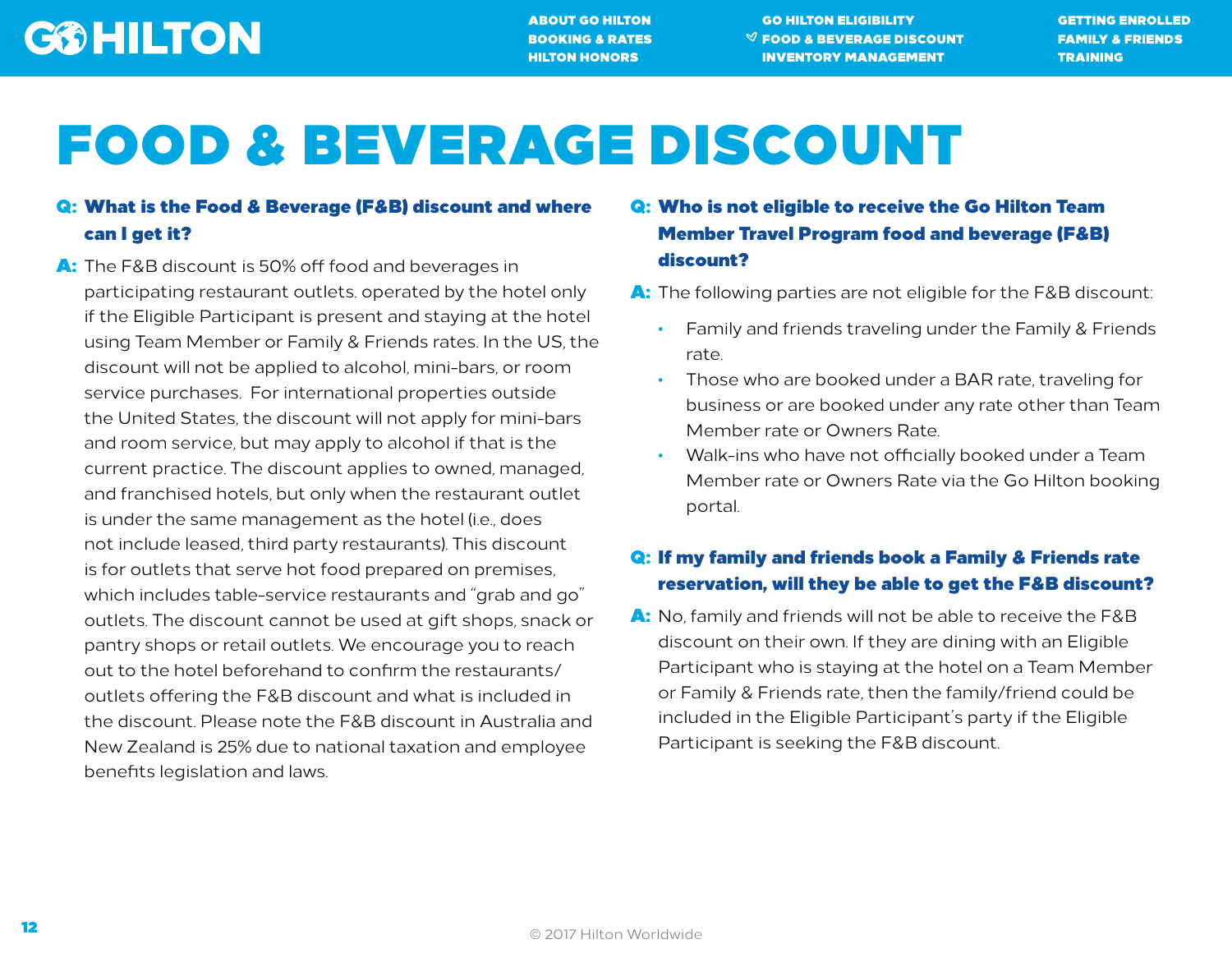

[ABOUT GO HILTON](#page-1-0) [GO HILTON ELIGIBILITY](#page-2-0) [GETTING ENROLLED](#page-3-0) [BOOKING & RATES](#page-4-0) GOD & BEVERAGE DISCOUNT [FAMILY & FRIENDS](#page-13-0) **[HILTON HONORS](#page-16-0) [INVENTORY MANAGEMENT](#page-18-0) [TRAINING](#page-22-0)** 

### Q: What will I need to do to get my food and beverage (F&B) discount?

- A: To receive the F&B discount:
	- Confirm with the front desk or hotel restaurant that the Team Member rate or Owners Rate F&B discount will be honored.
	- Alert the restaurant at the time of ordering that you are using the F&B discount so that it will be applied to your bill or room balance. The discount cannot be applied after the point of sale. The F&B outlet has been instructed to validate eligibility and verify you are a guest of the hotel staying under the Team Member, Family & Friends or Owners Rate.
	- Present your Owners Hilton Honors card and photo ID (such as driver's license, state issued ID or passport) as proof of eligibility. If you do not have an Hilton Honors card, a copy of your Hilton Honors enrollment confirmation email with a valid ID is acceptable. The name on the ID must match the name on your Hilton Honors card or email confirmation.

### Q: If I lost my Hilton Honors card, can I still get the F&B discount?

A: Yes. To receive the discount, please show a copy of your Hilton Honors confirmation email and your photo ID. To replace your Hilton Honors card, contact the Hilton Honors desk at (1 877 444 9847) or, if you are an Owners Access member,

contact the Owners Access concierge desk (+1 415 905 6788) for assistance.

#### Q: Is breakfast included with the rates?

A: Breakfast is not included in the US, unless offered as part of the brand's standard, such as at a Hampton Inn. Outside the US varies by hotel. Please check with the hotel directly to see if breakfast is included.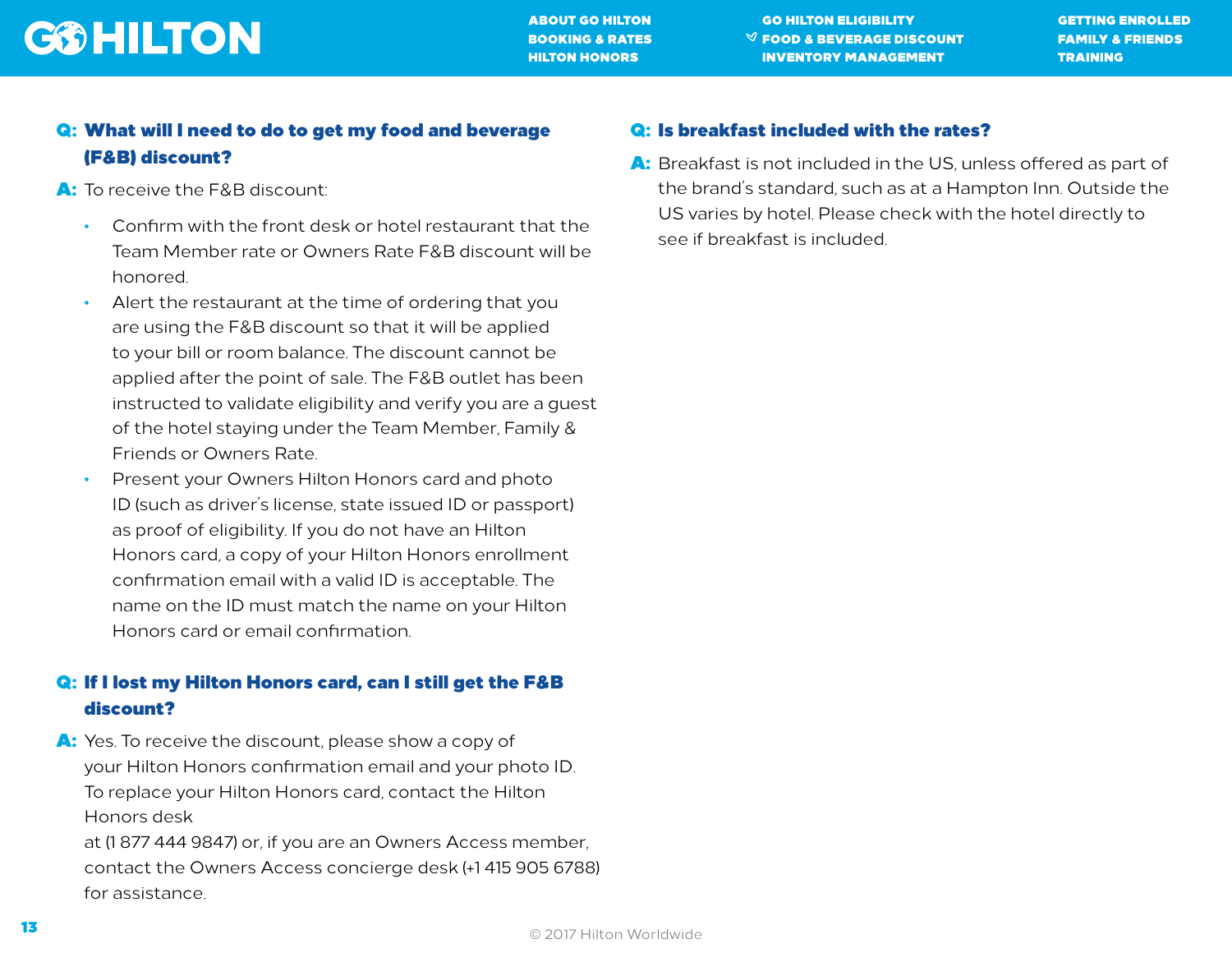[ABOUT GO HILTON](#page-1-0) [GO HILTON ELIGIBILITY](#page-2-0) [GETTING ENROLLED](#page-3-0) [BOOKING & RATES](#page-4-0) [FOOD & BEVERAGE DISCOUNT](#page-11-0) [FAMILY & FRIENDS](#page-13-0) **[HILTON HONORS](#page-16-0) [INVENTORY MANAGEMENT](#page-18-0) [TRAINING](#page-22-0)** 

# <span id="page-13-0"></span>FAMILY & FRIENDS

### Q: What features are included in the Family & Friends Travel Program?

A: The Family & Friends Travel Program offers a Family & Friends (F&F) rate discount of 50% off BAR. Only Eligible Participants (not Family or Friends) traveling on a Family & Friends rate will have access to the Food & Beverage (F&B) discount.

### Q: Are there any eligibility requirements that my family and friends must meet before I can share the Family & Friends discount rate benefits with them?

A: Your family and friends must have a Hilton Honors account. If they do not have a Hilton Honors account, they can join Hilton Honors at **[joinHonors.co](https://secure3.hilton.com/en/hh/customer/join/joinHHonors.htm)m**. You will then need to "authorize" them by adding them to your Family & Friends list via your Go Hilton account *(the Lobby > My Applications > Go Hilton Account (TM Hilton Honors/ TMTP)*.

### Q: Once my family and friends are authorized and have access to the Family & Friends Travel Program benefits, what will this allow them to do?

A: Once the new Family & Friends Travel Program launches in 2016, these individuals will be able to book Family & Friends discounted rooms online without notifying you. Consider asking them to let you know when they book, or add them before their booking and then remove them once their reservation is complete. This will help you keep track of how many Family & Friends discounted room nights are remaining from your annual allotment (30 nights at 50% off Best Available Rate).

### Q: How many rooms and nights can approved family and friends book for each hotel stay?

- A: Approved family and friends may:
	- Reserve up to two Family & Friends rate rooms per hotel stay.
	- Stay for up to seven consecutive nights under Family & Friends rates.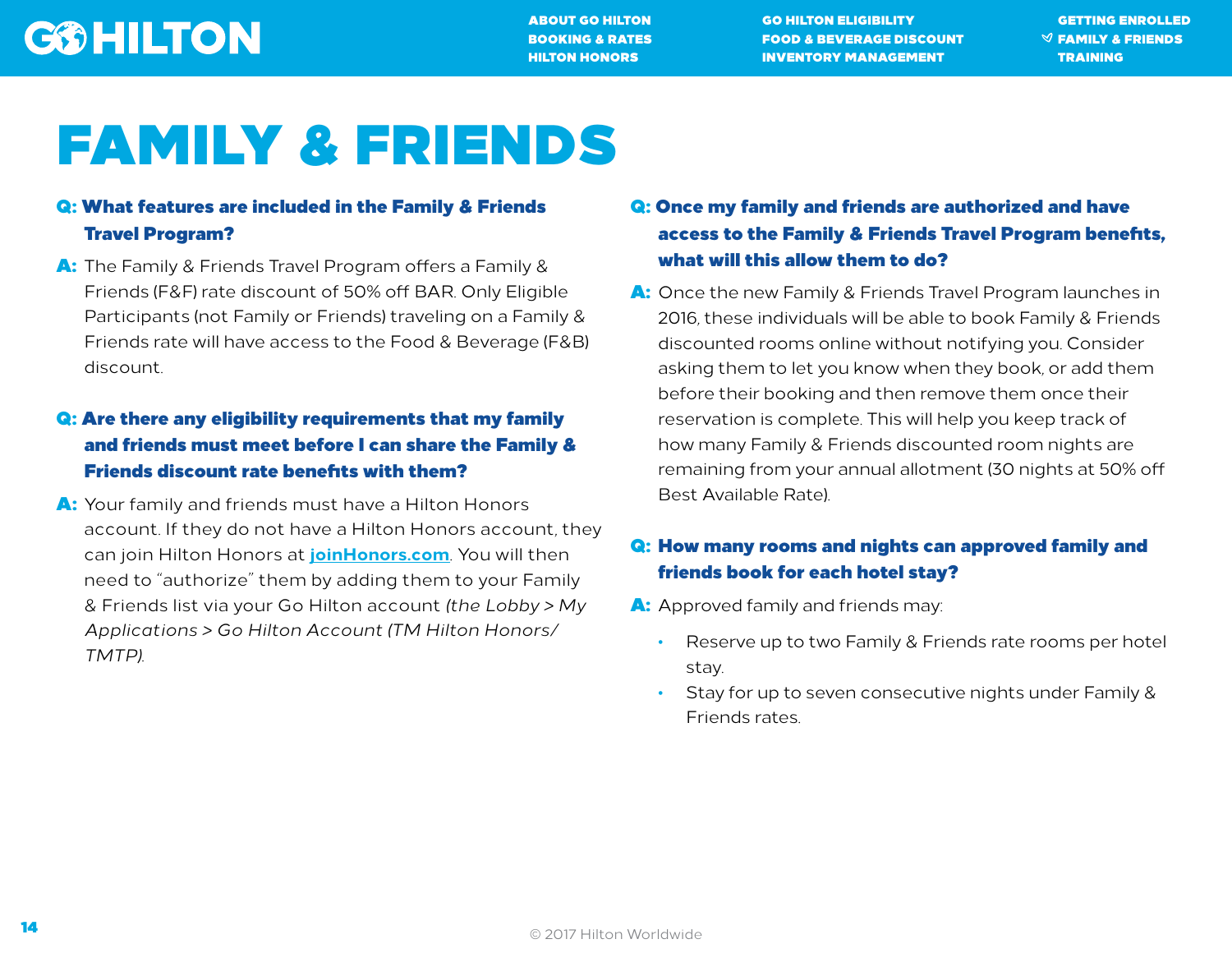[ABOUT GO HILTON](#page-1-0) [GO HILTON ELIGIBILITY](#page-2-0) [GETTING ENROLLED](#page-3-0) [BOOKING & RATES](#page-4-0) [FOOD & BEVERAGE DISCOUNT](#page-11-0) [FAMILY & FRIENDS](#page-13-0) **[HILTON HONORS](#page-16-0) [INVENTORY MANAGEMENT](#page-18-0) [TRAINING](#page-22-0)** 

### Q: How many Family & Friends room nights can my approved family and friends use?

A: Your approved family and friends can use as many of your 30 Family & Friends room nights as you have available. You can add or remove family and friends from your approved list as often as needed. When you remove a family or friend with an existing reservation from your approved list, his/her reservation will still be honored.

### Q: Can the same family and/or friend be authorized by two different Eligible Participants at the same time?

A: No, the family and/or friend can only be on one Eligible Participants Family & Friends list at a time.

### Q: How should I track my approved family and friends' usage of Family & Friends room nights?

A: Your approved family and friends will be able to book Family & Friends discounted rooms online without notifying you. Usage of Family & Friends room nights by approved family and friends counts against your annual allotment of 30 Family & Friends room nights. You should ask them to let you know when they book and how many room nights they are using. Or, you could add them to your Family & Friends list before their booking and then remove them once their reservation is complete, so you will always know when room nights are being used. This will help you keep track of how many Family & Friends room nights are remaining from your annual allotment of 30 Family & Friends room nights. Like you, they can monitor their activity by signing into their own Hilton Honors account at **[www.hiltonhonors.com](http://www.hiltonhonors.com)** and looking at Reservations and Past Stays under My Stays.

#### Q: How many family and friends can I maintain?

A: Your Family & Friends list allows for 10 family and friends at a time, but family and friends can be removed at any time and new ones added. You are not limited to the number of family and friends, but you are limited to 30 Family & Friends rate nights per calendar year.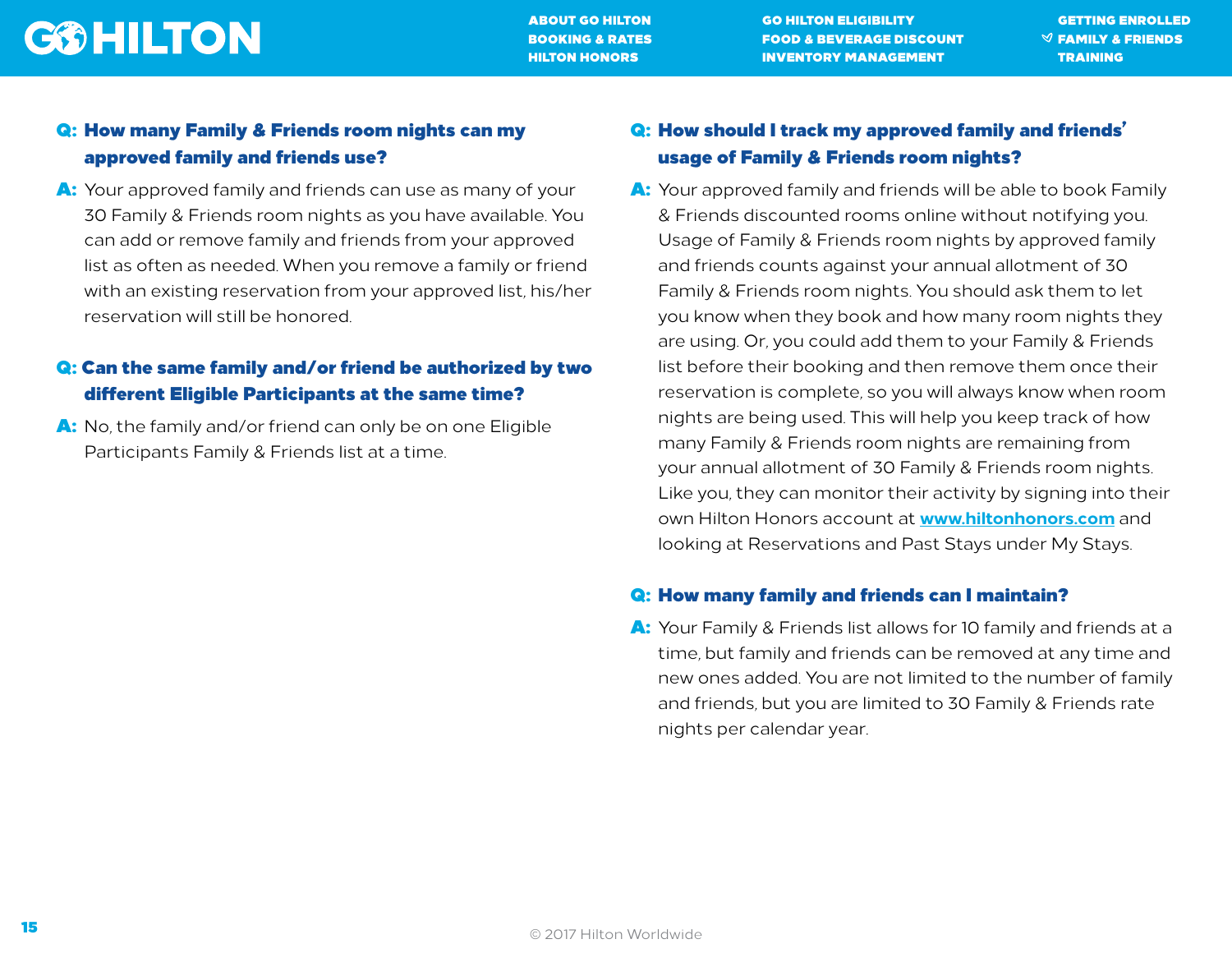[ABOUT GO HILTON](#page-1-0) [GO HILTON ELIGIBILITY](#page-2-0) [GETTING ENROLLED](#page-3-0) [BOOKING & RATES](#page-4-0) [FOOD & BEVERAGE DISCOUNT](#page-11-0)  $\mathbb{V}$  family & Friends [HILTON HONORS](#page-16-0) [INVENTORY MANAGEMENT](#page-18-0) [TRAINING](#page-22-0)

### Q: What happens if my family has a reservation under the old program?

A: Former Team Member and Family travel reservations will be honored as they are, unless you take action. If you or a family member find something better under the new program, you are welcome to cancel your old reservations online and book a new reservation online under the new program. Any online changes you make to the former program reservations will cancel your reservation and be re-booked under the new Go Hilton Team Member Travel Program rates.

### Q: Do Team Member or Family reservations under the old program count towards the 30 days?

A: From the date that the Go Hilton Team Member Travel Program becomes available, you will have 30 Team Member and 30 Family & Friends rate room nights per year.

### Q: Will my family and friends need any proof of relationship or ID when checking in?

A: If your family and friends were able to book a Family & Friends rate, then that is the proof of relationship, and the front desk will only need to see a valid ID at check-in.

### Q: If my family and friends book an Family & Friends reservation, will they be able to get the F&B discount?

A: No, they will only be able to receive the Family & Friends discount if you, the Team Member Hilton Honors account member, are: 1) staying at the hotel on either a Team Member rate or Family & Friends rate reservation and 2) present at the restaurant.

### Q: I want to change my family and friends list, but I can't remember my IDM username or password. What do I do?

A: Go to *the Lobby* (**[lobby.hilton.com](https://lobby.hilton.com)**) and click "Forgot Password." Follow the remaining instructions.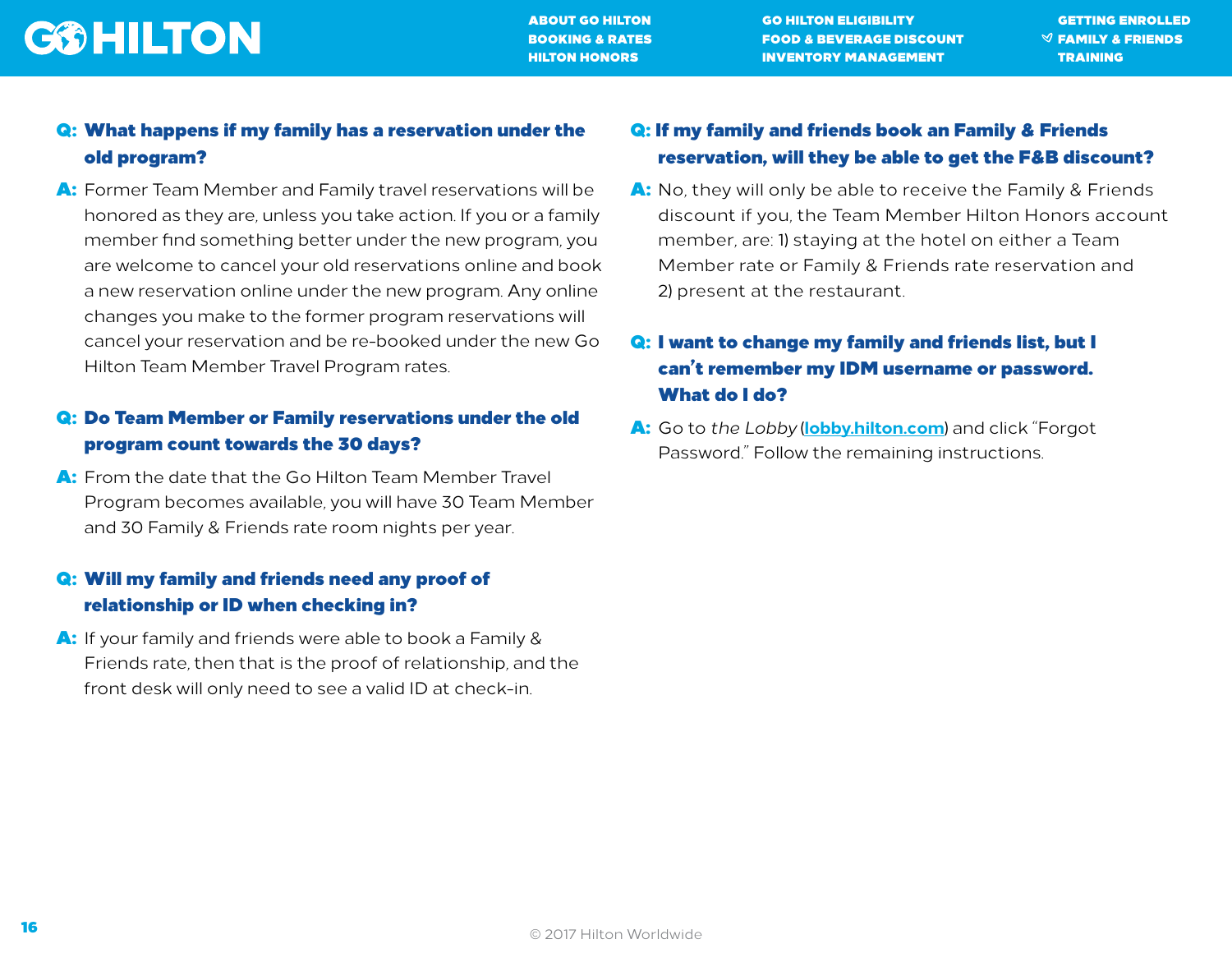[ABOUT GO HILTON](#page-1-0) [GO HILTON ELIGIBILITY](#page-2-0) [GETTING ENROLLED](#page-3-0) [BOOKING & RATES](#page-4-0) [FOOD & BEVERAGE DISCOUNT](#page-11-0) [FAMILY & FRIENDS](#page-13-0)  $\mathcal A$  Hilton Honors  $\mathcal A$  inventory management  $\mathcal A$  training

# <span id="page-16-0"></span>HILTON HONORS

### Q: Will I earn Hilton Honors Points when I travel on Go Hilton Team Member Travel Program rates?

A: Yes. You will earn Points when staying under the Team Member rate. Your family and friends will earn Points when staying under the Family & Friends rate.

Please note: Points are not earned for incidental charges at Hampton, Homewood and Home2 Suites.

### Q: Will I earn Hilton Honors Points prior to the new program launch?

A: Prior to the new Go Hilton Team Member Travel Program launch in 2016, when staying at the current Team Member Travel rates, you will be eligible to earn Points on incidental spend only.

**Please note:** Points will not be earned for incidental charges at Hampton, Homewood and Home2 Suites.

### Q: How does the new Go Hilton Team Member Hilton Honors impact my current Hilton Honors account, status and Points?

A: If you are already an Hilton Honors or Team Member Hilton Honors member, you will need to convert your existing account to a new Team Member Hilton Honors account when the program launches in November. This will let you take advantage of all the new Go Hilton features. You will keep your current Hilton Honors account number and Points balance when you convert your account. The new program offers automatic Silver status, but if you already have Gold or Diamond status, you will retain your current status through your tier expiration date, unless you requalify.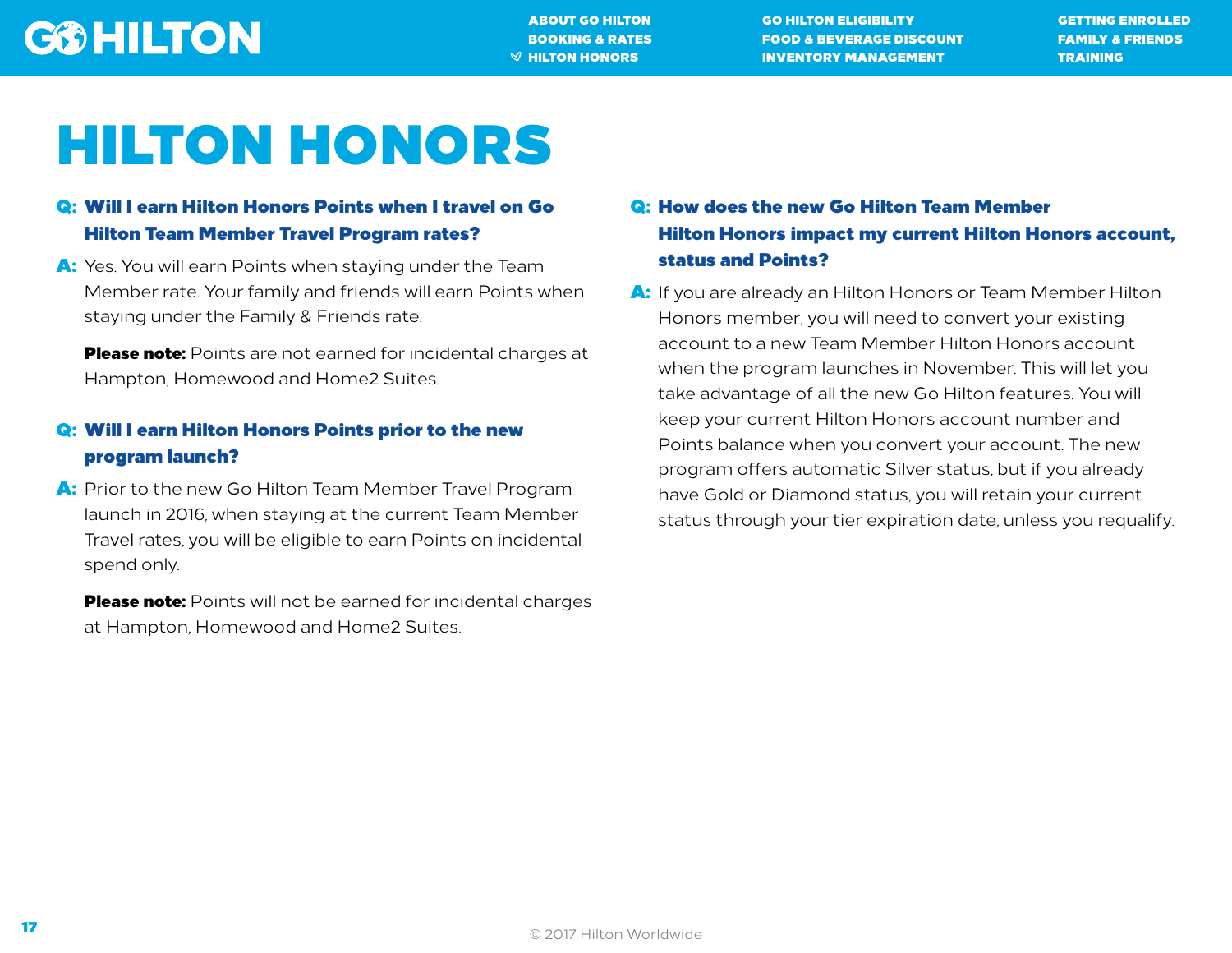

[ABOUT GO HILTON](#page-1-0) [GO HILTON ELIGIBILITY](#page-2-0) [GETTING ENROLLED](#page-3-0) [BOOKING & RATES](#page-4-0) [FOOD & BEVERAGE DISCOUNT](#page-11-0) [FAMILY & FRIENDS](#page-13-0)  $\mathcal A$  Hilton Honors  $\mathcal A$  inventory management  $\mathcal A$  training

- Q: Am I eligible to earn Bonus Points for Hilton Honors promotions on Go Hilton Team Member Travel Program rates?
- A: Prior to the new program launch in 2016, Bonus or Promotional Points will not be awarded on Team Member or Family rates.

After the Go Hilton Team Member Travel Program launch in 2016, team members staying on either rate will be eligible to earn:

- Base Points
- Tier Bonuses
- Promotional Bonuses
- My Way Benefit Points

### Q: Can I check-in digitally using Team Member travel rates?

A: The Go Hilton Team Member Travel Program requires that you present a valid ID to the front desk at check-in.

### Q: Can an Owner's spouse be added to the Owner's Hilton Honors account profile?

A: Hilton Honors cards cannot be shared jointly; therefore, it is not possible to add a second name. However, spouses of Owners may apply for membership in the Owners Recognition Club at **[www.ownersaccess.com](http://www.ownersaccess.com/)**.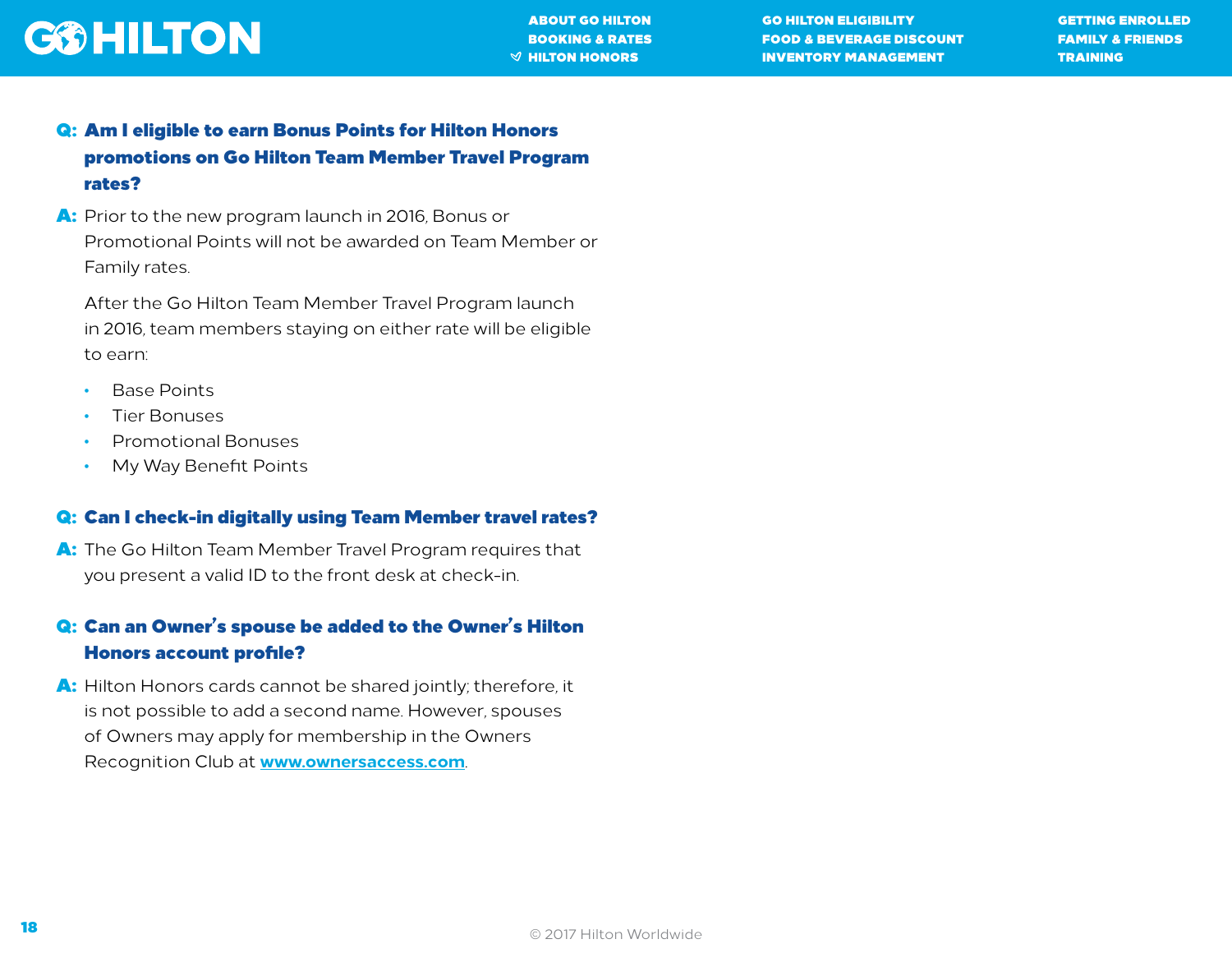[ABOUT GO HILTON](#page-1-0) [GO HILTON ELIGIBILITY](#page-2-0) [GETTING ENROLLED](#page-3-0) [BOOKING & RATES](#page-4-0) [FOOD & BEVERAGE DISCOUNT](#page-11-0) [FAMILY & FRIENDS](#page-13-0) [HILTON HONORS](#page-16-0) GET THE SUMMON SET AND [TRAINING](#page-22-0) SET AND TRAINING  $\mathcal O$  inventory management  $\mathcal O$ 

# <span id="page-18-0"></span>INVENTORY MANAGEMENT

### Q: How is inventory made available under the new Go Hilton Team Member Travel Program?

A: Inventory is made available through a series of 12 SRPs (six Team Member and six Family & Friends) which open and close throughout the booking window. The total maximum number of rooms allotted to Team Member and Family & Friends is determined based on the difference between 90% and the hotel's historic occupancy distribution. For new hotels, there is a standard used to determine the maximum number of rooms. The max number of rooms are divided between the SRPs (2/3 to Team Member SRPs; 1/3 to Family & Friends SRPs). Which SRPs are available on a given date (one for Team Member and one for Family & Friends) changes based on the number of days to arrival, what is on the books and the forecasted occupancy for each day.

The logic ensures that on any given day the max number of Go Hilton rooms will never exceed 90% occupancy, and it adjusts inventory throughout the booking window to help protect your hotel in case of major changes, such as a new event, group booking, etc. Hotels are able to submit Extraordinary Demand Dates and High Demand Dates (EDD and HDD) to remove inventory on nights when the hotel is expected to sell out but the forecast is below 90%. See the "How many blackout dates do I get per year?" FAQ for more detail. The inventory optimizes daily and automatically adjusts which SRPs are available. Further training on how inventory is managed will be available prior to the program launch.

Hotels will be assigned one of six different availability grids based on the hotel's historical occupancy distribution. Below is a sample grid. Determining which SRP combination is available depends on where in the grid the day falls. For example, if forecasting 65% for a day that is 50 days away, SRPs T3T and F3F would be available at this sample hotel (red circle). Note that these are the PCRS SRPs and the HCRS SRPs will be slightly different.

|                   |           |                 |         |                             |            |          | Sample Grid |
|-------------------|-----------|-----------------|---------|-----------------------------|------------|----------|-------------|
|                   |           |                 |         | Forecasted Occupancy Ranges |            |          |             |
|                   |           | $0 - 58%$       | 59-62%  | 63-67%                      | $68 - 77%$ | 78-85%   | 86-90%      |
| Time Thresholds   | $0 - 15$  | T6T/F6F         | T5T/F5F | T4T/F4F                     | T3T/F3F    | T2T/F2F  | T1T/F1F     |
|                   | $16 - 30$ | T5T/F5F         | T5T/F5F | T4T/F4F                     | T3T/F3F    | T2T/F2F  | T1T/F1F     |
|                   | $31 - 45$ | T4T/F4F         | T4T/F4F | T4T/F4F                     | T3T/F3R    | T2T/F2F  | T1T/F1F     |
|                   | $46 - 60$ | T3T/F3F         |         | T3T/F3F 13T/F3E             | T3T/F3F    | T2T/F2F  | T1T/F1F     |
|                   | 61-90     | T2T/F2F         | T2T/F2F | T2T/F2F                     | T2T/F2F    | T2T/F2F  | T1T/F1F     |
| Lead <sup>-</sup> |           | 91-365 T1T/F1F/ | T1T/F1F | <b>T1T/F1F</b>              | T1T/F1F    | T1T/F1F/ | T1T/F1F     |

 *90% Occupancy Forecast = no Go Hilton availability (green circle)*

Lower Occupancy Forecast = more Go Hilton availability. This happens through offering more SRPs throughout the booking window. For example, this sample hotel would have all 12 SRPs offered at some point in the booking window for a day forecasted less than 58% (purple circle).

Higher Occupancy Forecast = less Go Hilton availability. This is ensured by offering fewer SRPs. For example, this sample hotel would offer SRPs T1T and F1F from 365 to 91 days from arrival if forecasted between 78% and 85%. If the forecast stays in the same range and the booking window changes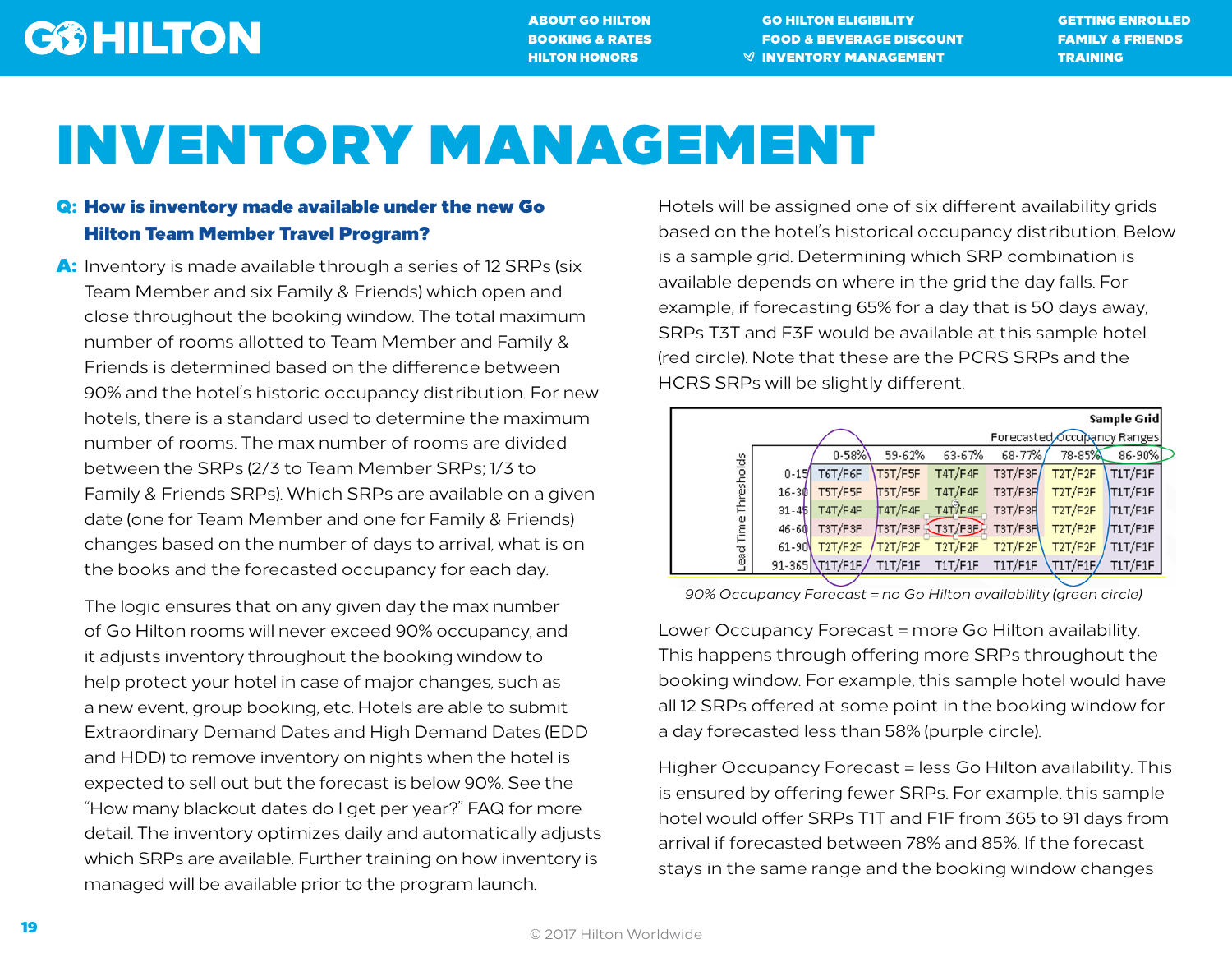[ABOUT GO HILTON](#page-1-0) [GO HILTON ELIGIBILITY](#page-2-0) [GETTING ENROLLED](#page-3-0) [BOOKING & RATES](#page-4-0) [FOOD & BEVERAGE DISCOUNT](#page-11-0) [FAMILY & FRIENDS](#page-13-0) [HILTON HONORS](#page-16-0) SERVICE OF MANAGEMENT S[TRAINING](#page-22-0)

to 90 to 61 days to arrival, those SRPs close and T2T and F2F come available. This SRP combination is what will remain available for the remainder of the booking window. Once these rooms are booked, no additional inventory will be offered unless the forecast drops (blue circle).

Further training on how inventory is managed will be available prior to the program launch.

### Q: Can I control the available inventory for the new Go Hilton Team Member Travel Program?

A: Inventory is centrally controlled for both Team Member and Family & Friends SRPs. It is updated daily based on inventory changes, booking window and newly submitted EDDs and HDDs. Hotels cannot manually restrict rooms in OnQ Rate & Inventory but do have the ability to submit blackout dates. Hotels can submit Extraordinary Demand Dates, which will apply to Hilton Honors 48, Team Member and Family & Friends SRPs, as well as High Demand Dates, which apply to Team Member and Family & Friends SRPs. See the "How many blackout dates do I get per year?" FAQ for more detail.

#### Q: How many blackout dates do I get per year?

A: If a hotel has dates that qualify as Extraordinary Demand Dates and have submitted the EDD form, those dates will have Team Member and Family & Friends inventory removed in addition to Hilton Honors 48. Hotels have an additional 10 High Demand Dates in a calendar year (January 1 through December 31) which should be used on days when the hotel is projected to be over 90% but the forecast is not; this typically applies to new or shifting local Special Events. If the hotel has a major shift in their demand or inventory, for example a major renovation, they can contact their Brand Revenue Management Contact to have their room allotment and occupancy forecast reviewed. Further training on when and how to submit blackout dates will be available prior to the program launch.

### Q: How will I be able to see how many Team Member rooms have been sold and how many are still available?

A: There is a report being developed which will share the detail on how many Team Member and Family & Friends rooms have been sold and how many are currently available. The number of available rooms is subject to change as the booking window changes and if the forecast changes. Further training on how to access and interpret the report will be available prior to the program launch.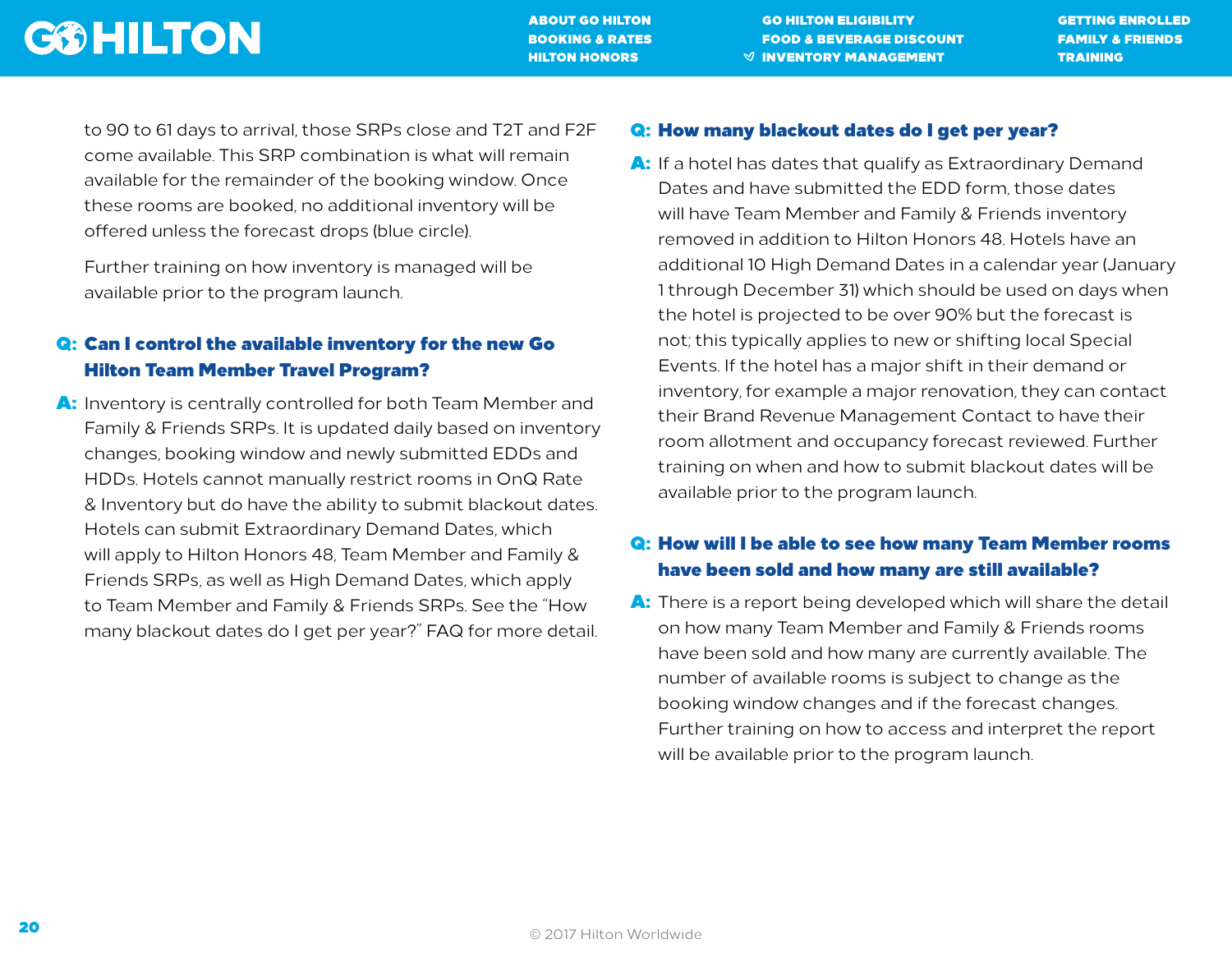[ABOUT GO HILTON](#page-1-0) [GO HILTON ELIGIBILITY](#page-2-0) [GETTING ENROLLED](#page-3-0) [BOOKING & RATES](#page-4-0) [FOOD & BEVERAGE DISCOUNT](#page-11-0) [FAMILY & FRIENDS](#page-13-0) [HILTON HONORS](#page-16-0) GENERAL SUMMENTORY MANAGEMENT S[TRAINING](#page-22-0)

### Q: Is inventory made available on Standard and/or Premium Room types?

A: Team Member and Family & Friends availability is only offered on standard room types. The logic to determine the amount of available inventory offered is calculated based on the total hotel capacity and occupancy, but only standard rooms will be authorized for sale. See the "How is inventory made available under the new Go Hilton Team Member Travel Program?" FAQ for more detail on how available inventory is determined.

#### Q: Can I control my Go Hilton rates?

A: Rates are centrally controlled for both Team Member and Family & Friends SRPs. Hotels cannot manually change the rate loaded to the SRPs. Non-US currency hotels will have their rates reevaluated annually based on the US Dollar Exchange Rate.

### Q: Do Go Hilton reservations have to follow my length of stay restrictions?

A: Yes, both Team Member and Family & Friends SRPs will follow the restrictions on LVO. This means that if there is a two night minimum on a night, the Go Hilton rooms will only be available for stays of two nights or more. Also if standard rooms are sold out, Go Hilton SRPs will no longer be available.

### Q: Is my property going to lose money on the new Go Hilton Team Member Travel Program?

A: The goal is that this new and improved program increases availability (and hopefully revenue) on days when the hotel needs the business and closes availability when the hotel is forecasted to be above 90%. Team Member rates exceed the average marginal cost per occupied room across regions and brands.

### Q: When does inventory go live in the reservation systems?

A: The 12 SRPs will be loaded in OnQ Rate & Inventory in November 2015. While the inventory will be loaded, the SRPs will not be active until the program launch date.

| <b>SRP</b> Name              | HCRS          | PCRS      |
|------------------------------|---------------|-----------|
| GO HILTON TEAM MEMBER        | PGT1T1        | $S - T1T$ |
| GO HILTON TEAM MEMBER        | PGT2T2        | $S - T2T$ |
| GO HILTON TEAM MEMBER        | PGT3T3        | $S - T3T$ |
| GO HILTON TEAM MEMBER        | PGT4T4        | $S - T4T$ |
| GO HILTON TEAM MEMBER        | <b>PGT5T5</b> | $S - TST$ |
| GO HILTON TEAM MEMBER        | PGT6T6        | $S - T6T$ |
| OWNERS TRAVEL PROG           | PGOW01        | S-OW1     |
| GO HILTON FAMILY AND FRIENDS | PGF1F1        | $S - F1F$ |
| GO HILTON FAMILY AND FRIENDS | PGF2F2        | $S - F2F$ |
| GO HILTON FAMILY AND FRIENDS | PGF3F3        | S - F3F   |
| GO HILTON FAMILY AND FRIENDS | PGF4F4        | $S - F4F$ |
| GO HILTON FAMILY AND FRIENDS | PGFSFS        | S - FSF   |
| GO HILTON FAMILY AND FRIENDS | PGF6F6        | $S - F6F$ |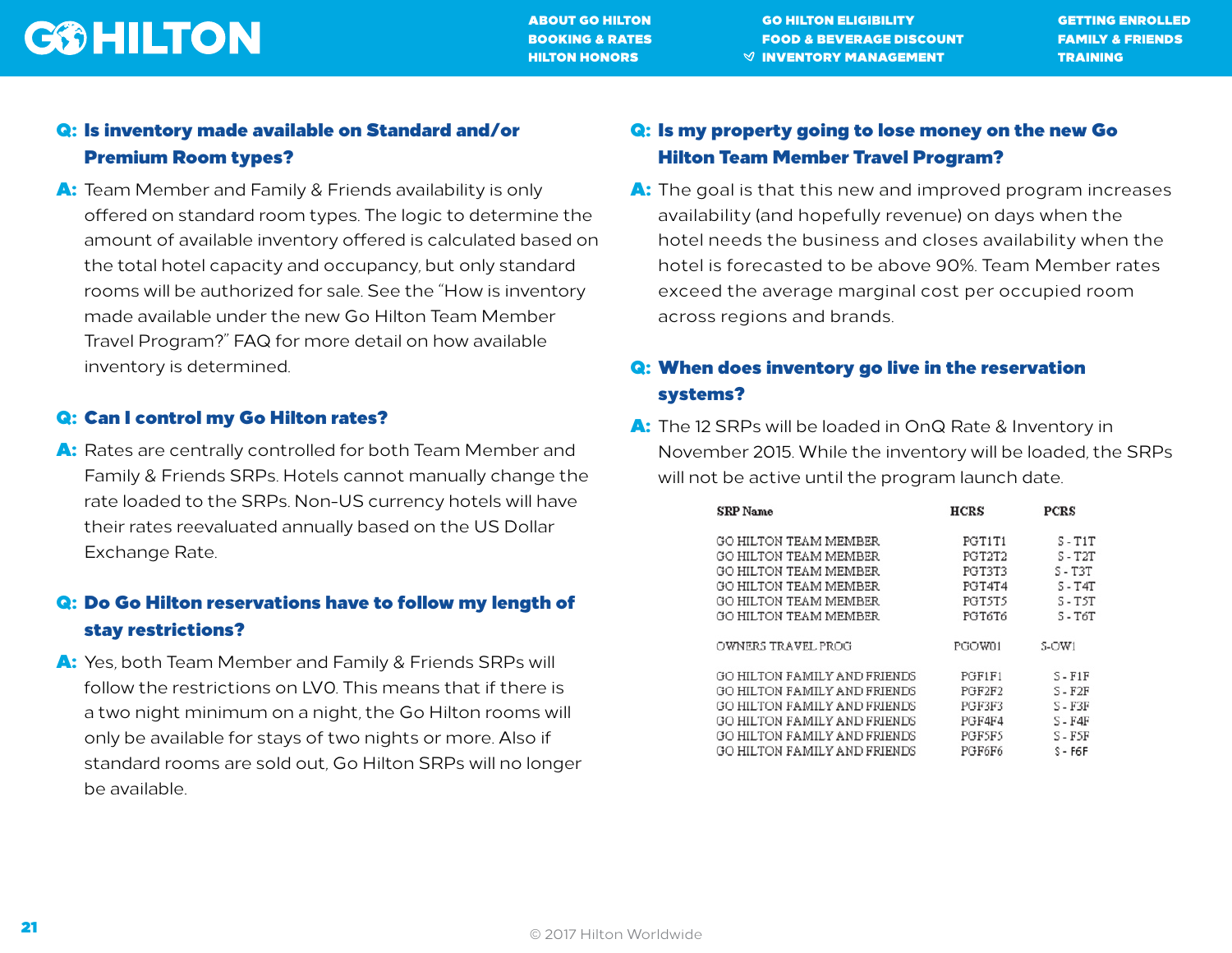[ABOUT GO HILTON](#page-1-0) [GO HILTON ELIGIBILITY](#page-2-0) [GETTING ENROLLED](#page-3-0) [BOOKING & RATES](#page-4-0) [FOOD & BEVERAGE DISCOUNT](#page-11-0) [FAMILY & FRIENDS](#page-13-0) [HILTON HONORS](#page-16-0) GENERAL SUMMENTORY MANAGEMENT S[TRAINING](#page-22-0)

### Q: Will anything change with existing Team Member or Family & Friends reservations?

A: Team Member and Family & Friends reservations can be booked under the current program until the launch of the new Go Hilton program in 2016. Existing reservations will then continue to be honored. If an existing reservation is modified, the booking will then count towards the new Go Hilton program. All new and existing reservations must be modified through the Go Hilton booking site.

### Q: When will the corporate revenue management team receive full training on the new Go Hilton Team Member Travel Program?

A: Currently, we are planning to train the corporate teams on the concepts behind the program and their role in the support process during the first two weeks of December 2015.

### Q: When will the hotel teams receive training on the new Go Hilton Team Member Travel Program?

A: Currently, we are planning to train the hotels on the concepts behind the program, the reporting and the business process of submitting Extraordinary Demand and High Demand Dates a few weeks prior to the program launch in early 2016.